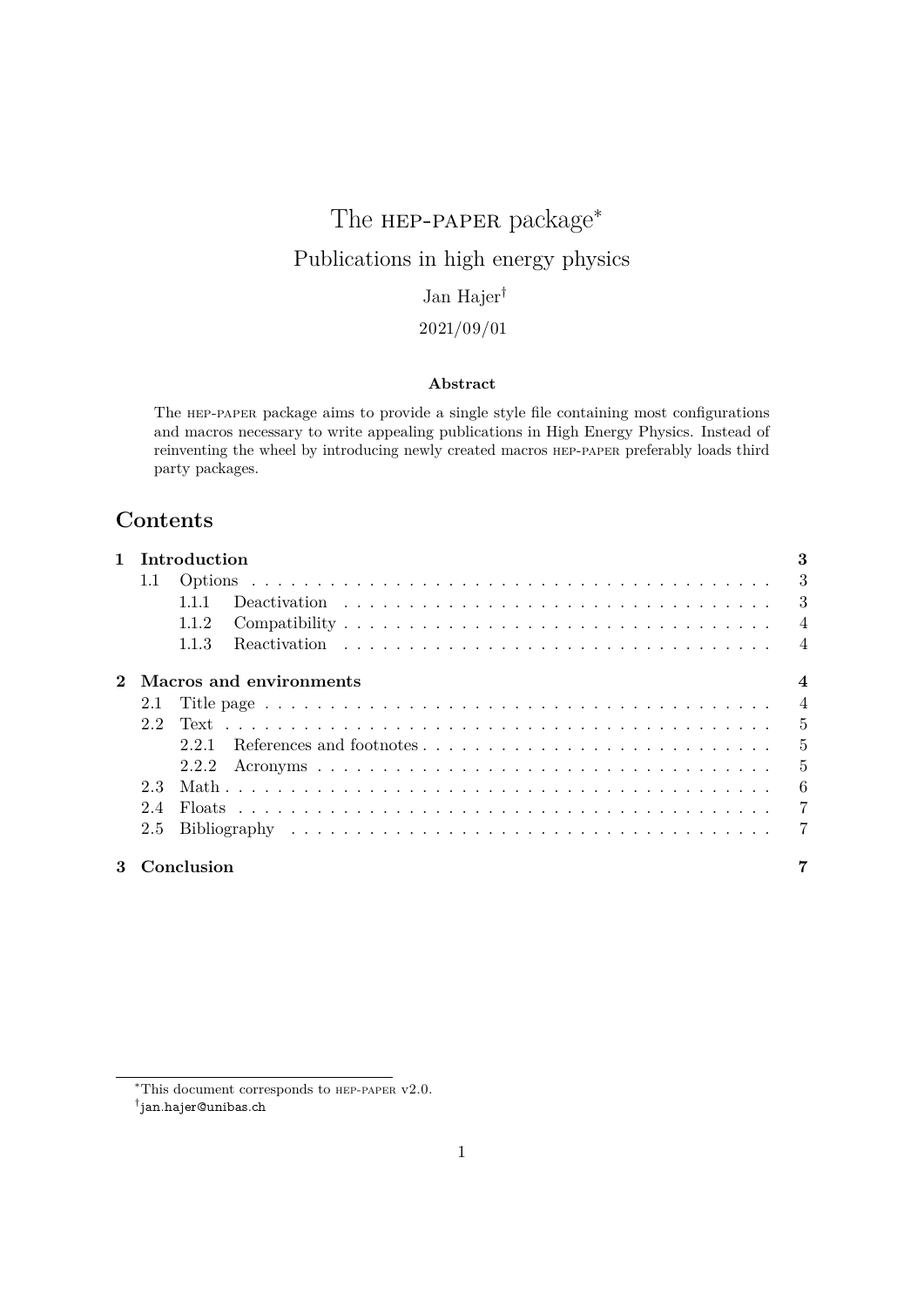|          | A Options                                                                                                             | 9  |  |  |  |
|----------|-----------------------------------------------------------------------------------------------------------------------|----|--|--|--|
|          | A.1                                                                                                                   | 10 |  |  |  |
|          | A.2                                                                                                                   | 10 |  |  |  |
|          | A.3                                                                                                                   | 11 |  |  |  |
|          | A.4                                                                                                                   | 11 |  |  |  |
|          | Set compatibility $\ldots \ldots \ldots \ldots \ldots \ldots \ldots \ldots \ldots \ldots \ldots \ldots \ldots$<br>A.5 | 11 |  |  |  |
|          | A.6                                                                                                                   | 13 |  |  |  |
|          | A.7                                                                                                                   | 13 |  |  |  |
|          | <b>B</b> Geometry                                                                                                     | 13 |  |  |  |
|          | C Text                                                                                                                | 14 |  |  |  |
|          | D Math                                                                                                                | 14 |  |  |  |
| E        | Floats<br>14                                                                                                          |    |  |  |  |
| F        | Title page<br>15                                                                                                      |    |  |  |  |
|          | G Bibliography                                                                                                        | 16 |  |  |  |
|          | H Hyperlinks, Footnotes and References                                                                                |    |  |  |  |
|          | H.1 Footnotes                                                                                                         | 17 |  |  |  |
|          | H.2                                                                                                                   | 17 |  |  |  |
|          | H.3 Citations                                                                                                         | 18 |  |  |  |
| $\bf{l}$ | Acronyms                                                                                                              | 18 |  |  |  |
| J.       | <b>Tests</b>                                                                                                          | 19 |  |  |  |
|          | J.1<br><b>JHEP</b>                                                                                                    | 19 |  |  |  |
|          | J.2<br><b>JCAP</b>                                                                                                    | 19 |  |  |  |
|          | J.3                                                                                                                   | 20 |  |  |  |
|          | J.4<br>Beamer                                                                                                         | 21 |  |  |  |
|          | J.5<br>PoS                                                                                                            | 21 |  |  |  |
|          | J.6                                                                                                                   | 22 |  |  |  |
|          | J.7                                                                                                                   | 23 |  |  |  |
|          | K Readme                                                                                                              | 24 |  |  |  |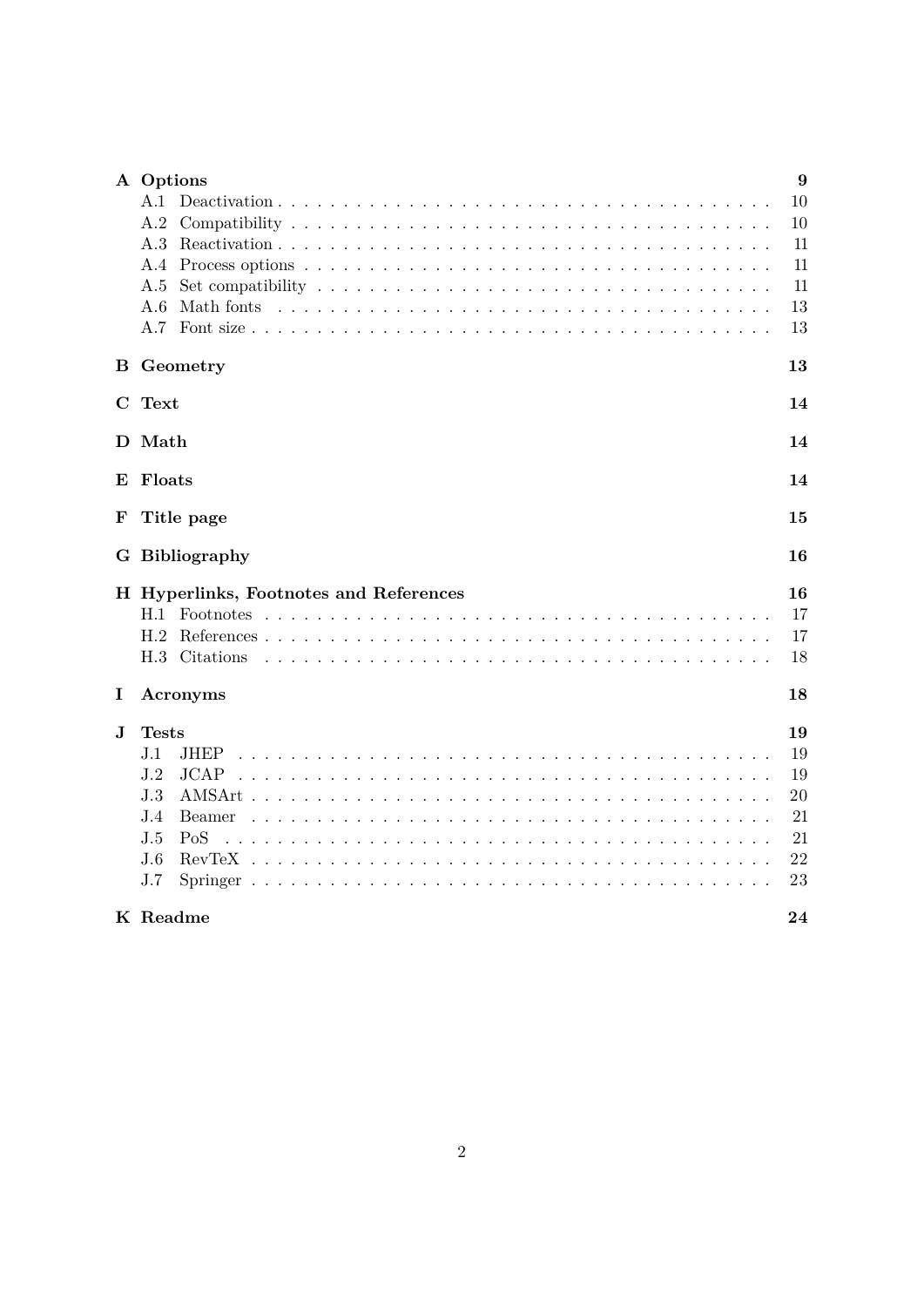# <span id="page-2-6"></span><span id="page-2-0"></span>**1 Introduction**

For usual publications it is enough to load additionally to the article class without optional arguments only the hep-paper package [\[1\]](#page-23-1).

\documentclass{article} \usepackage{hep-paper}

<span id="page-2-5"></span>The most notable changes after loading the hep-paper package is the change of some  $\Delta E$ <sub>TEX</sub> defaults. The paper and font sizes are set to A4 and 11 pt, respectively. Additionally, the paper geometry is adjusted using the geometry package [\[2\]](#page-23-2). Furthermore, the font is changed to latin modern using the hep-font package [\[3\]](#page-23-3). Finally, portable document format (PDF) hyperlinks are implemented with the  $HYPERREF$  package [\[4\]](#page-24-0).

#### <span id="page-2-1"></span>**1.1 Options**

- paper The paper= $\langle format \rangle$  option loads the specified paper format. The possible  $\langle format \rangle$ are: a0, a1, a2, a3, a4, a5, a6, b0, b1, b2, b3, b4, b5, b6, c0, c1, c2, c3, c4, c5, c6, ansia, ansib, ansic, ansid, ansie, letter, executive, legal. The default is a4.
	- font The font= $\langle size \rangle$  option loads the specified font size. The possible  $\langle sizes \rangle$  are: 8pt, 9pt, 10pt, 11pt, 12pt, 14pt, 17pt, 20pt. The default is 11 pt.
	- lang The lang= $\langle name \rangle$  option switches the document language. The default is british.
- sansserif The sansserif option switches the document including math to sans serif font shape.
- oldstyle The oldstyle option activates the use of oldstyle text- $(123)$  in favour of lining- $(123)$ figures in text mode.
- parskip The parskip option changes how paragraphs are separated from each other using the parskip package [\[5\]](#page-24-1). The LATEX default is separation via indentation the parskip option switches to separation via vertical space.[1](#page-2-3)
- symbols The symbols= $\langle family \rangle$  is passed to the HEP-MATH-FONT package [\[6\]](#page-24-2) and sets the family of the symbol fonts. symbols=false deactivates loading any additional symbol fonts.

#### <span id="page-2-4"></span><span id="page-2-2"></span>**1.1.1 Deactivation**

The hep-paper package loads few bigger packages which have a large impact on the document. The deactivation options can prevent such and other adjustments.

- defaults The defaults option prevents the adjustment of the page geometry and the font size set by the document class.
	- title The title=false option deactivates the title page adjustments.
- bibliography The bibliography= $\langle key \rangle$  option prevents the automatic loading of the HEP-BIBLIOGRAPHY pack-age [\[7\]](#page-24-3) if  $\langle key \rangle$ =false.

<span id="page-2-3"></span><sup>&</sup>lt;sup>[1](#page-2-4)</sup> Although the parskip option is used for this document, it is recommended only for very few document types such as technical manuals or answers to referees.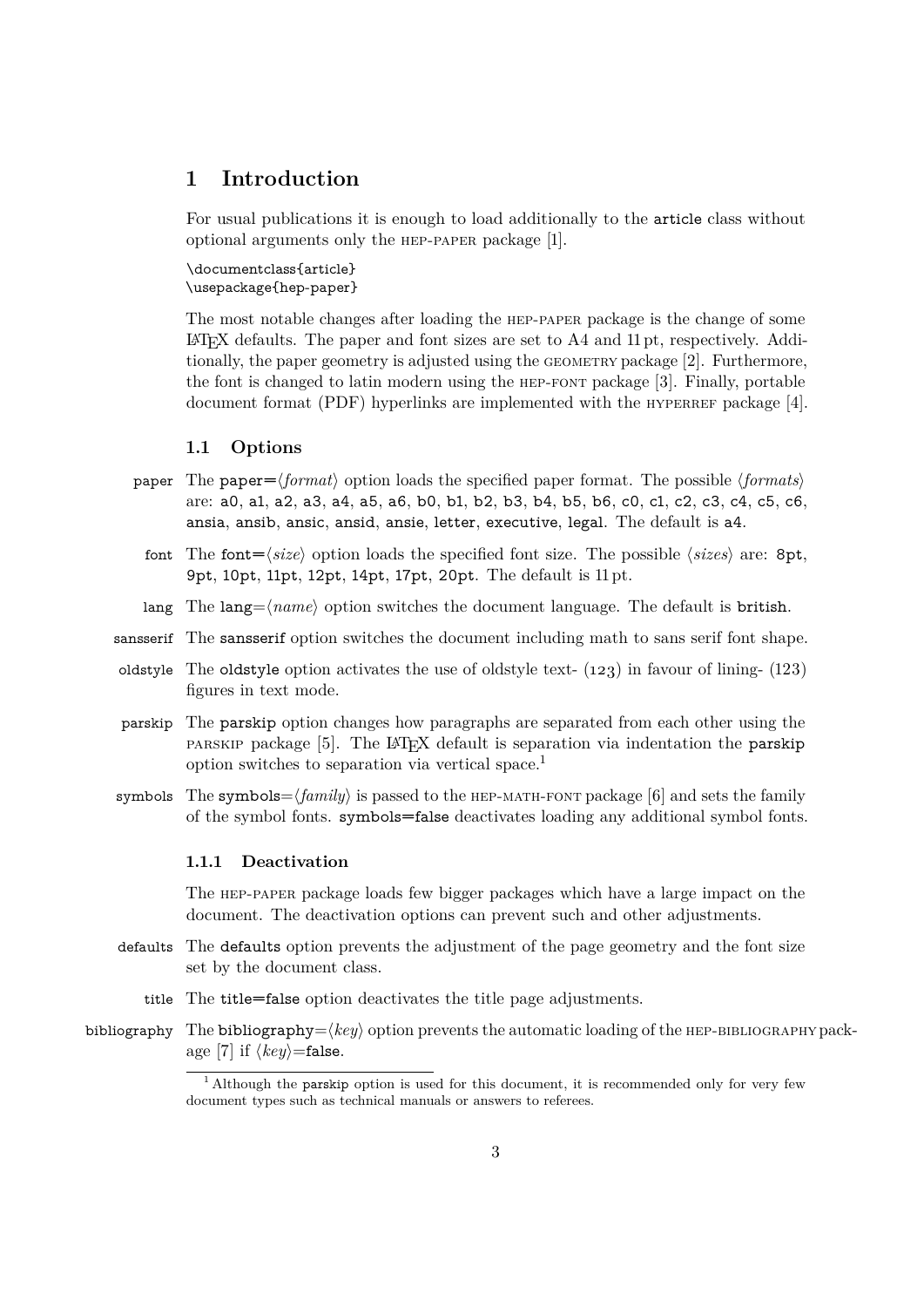- <span id="page-3-4"></span>glossaries The glossaries=false option deactivates acronyms and the use of the hep-acronympackage [\[8\]](#page-24-4).
- references The references=false option prevents the CLEVEREF package [\[9\]](#page-24-5) from being loaded and deactivates further redefinitions of reference macros.

#### <span id="page-3-0"></span>**1.1.2 Compatibility**

The compatibility options activate the compatibility mode for certain classes and packages used for publications in high energy physics. They are mostly suitable combinations of options described in the previous section. If hep-paper is able to detect the presence of such a class or package, *i*.*e*. if it is loaded before the hep-paper package, the compatibility mode is activated automatically.

- beamer The beamer option activates the beamer [\[10\]](#page-24-6) compatibility mode.
	- jhep The jhep option activates the JHEP [\[11\]](#page-24-7) compatibility mode.
	- jcap The jcap option activates the JCAP [\[12\]](#page-24-8) compatibility mode.
- revtex The revtex option activates the REVTEX [\[13\]](#page-24-9) compatibility mode.
	- pos The pos option activates the PoS compatibility mode.
- springer The springer option activates the compatibility mode the svjour class [\[14\]](#page-24-10).

#### <span id="page-3-1"></span>**1.1.3 Reactivation**

The hep-paper package deactivates unrecommended macros, which can be reactivated manually.

- manualplacement The manualplacement option reactivates manual float placement.
	- eqnarray The eqnarray option reactivates the depreciated eqnarray environment.

# <span id="page-3-2"></span>**2 Macros and environments**

twocolumn If the global twocolumn option is present the page geometry is changed to cover abstract\* almost the entire page. Additionally the abstract\* environment is defined that generates a one column abstract and takes care of placing the title information.

#### <span id="page-3-3"></span>**2.1 Title page**

- \series The \series{*\series*}} macro is defined using the HEP-TITLE package [\[15\]](#page-24-11).
	- \title The [PDF](#page-2-5) meta information is set according to the \title{ $\text{text}\}$  and \author{ $\text{text}\}$ } information.
- \subtitle The \subtitle{ $\substack{\text{ell}}$ } macro is defined.

\editor The following lines add *e*.*g*. two authors with different affiliations

\author

\affiliation

\email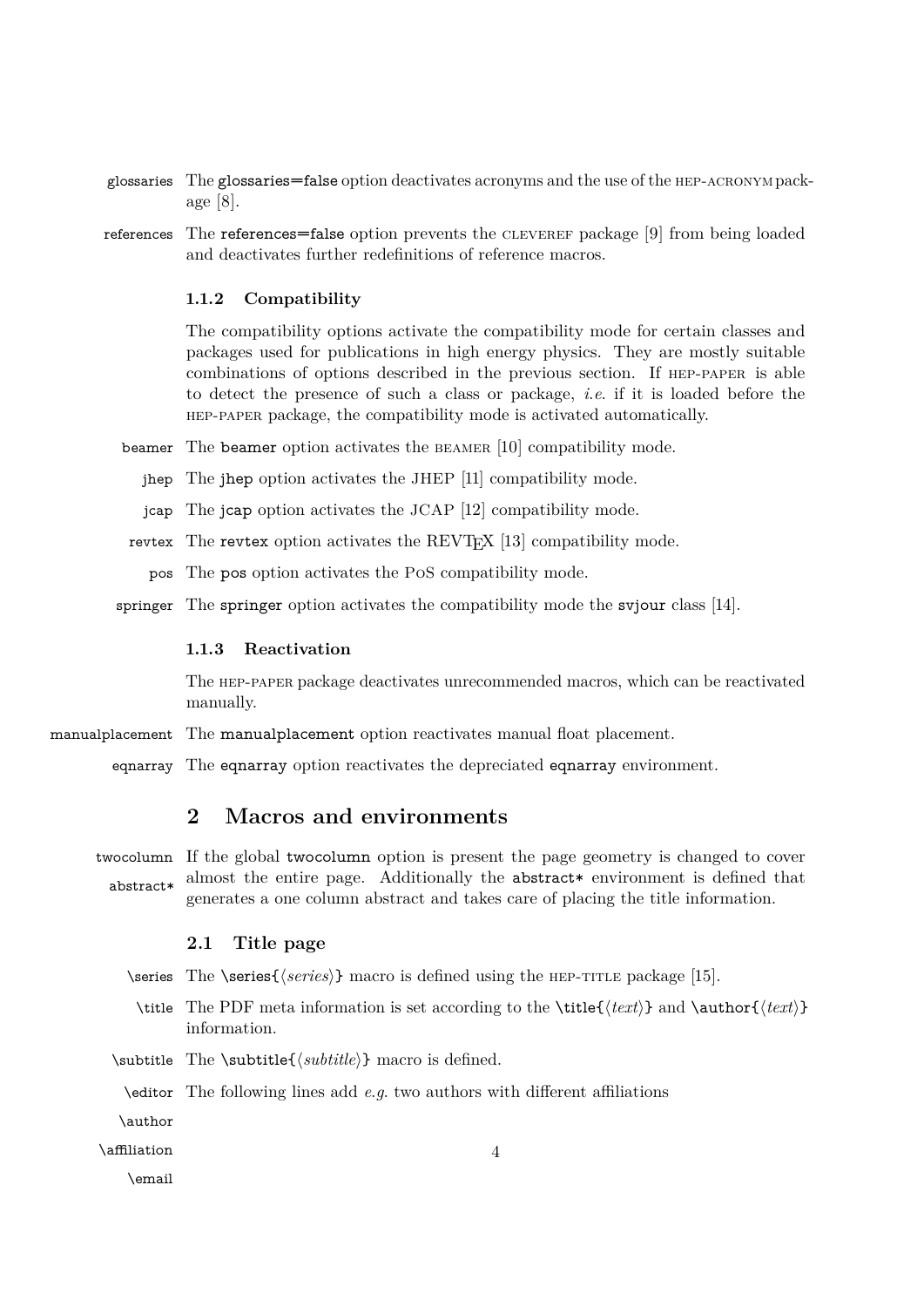<span id="page-4-0"></span>

|                             | \author[1]{Author one \email{email one}}<br>\affiliation[1]{Affiliation one}<br>\author[2]{Author two \email{email two}}<br>\affiliation[1,2]{Affiliation two}                                                                                                    |
|-----------------------------|-------------------------------------------------------------------------------------------------------------------------------------------------------------------------------------------------------------------------------------------------------------------|
| \preprint                   | The $\preceq$ matrix $\{\text{number}\}\$ matro places a pre-print number in the upper right corner<br>of the title page.                                                                                                                                         |
| abstract                    | The abstract environment is adjusted to not start with an indentation.                                                                                                                                                                                            |
| \titlefont<br>\subtitlefont | Various title font macros are defined, allowing to change the appearance of the<br>\maketitle output.                                                                                                                                                             |
| \authorfont                 | 2.2<br>Text                                                                                                                                                                                                                                                       |
| \affiliationfont            | The inlinelist and enumdescript environments are defined.                                                                                                                                                                                                         |
| \preprintfont<br>inlinelist | A bold versions <b>SMALL CAPS</b> and a sans serif version of <b>SMALL CAPS</b> is provided.                                                                                                                                                                      |
| enumdescript                | The \underline macro is redefined to allow line-breaks. The \overline macro is<br>extended to also overline text outside of math environments.                                                                                                                    |
| \textsc<br>\underline       | If the parskip option is activated the <i>suseparindent</i> macro switches to the usual<br>parindent mode, while the <i>suseparskip</i> macro switches to the parskip mode.                                                                                       |
| \overline<br>\useparskip    | References and footnotes<br>2.2.1                                                                                                                                                                                                                                 |
| \useparindent<br>$\cref$    | References are extended with the CLEVEREF package [9], which allows to $e.g.$ just type<br>$\csc\{key\}$ in order to write 'figure 1'. Furthermore, the CLEVEREF package allows<br>to reference multiple objects within one $\cref(\langle key1, key2 \rangle)$ . |
|                             | \cite Citations are adjusted to not start on a new line in order to avoid the repeated use<br>of $\sim \text{cite}(\langle key \rangle)$ .                                                                                                                        |
|                             | \ref References are also adjusted to not start on a new line.                                                                                                                                                                                                     |
|                             | \eqref Footnotes are adjusted to swallow white space before the footnote mark and at the                                                                                                                                                                          |
| \subref                     | beginning of the footnote text.                                                                                                                                                                                                                                   |

#### <span id="page-4-2"></span><span id="page-4-1"></span>\footnote **2.2.2 Acronyms**

\acronym The HEP-ACRONYM package [\[8\]](#page-24-4) is loaded. The \acronym<sup>{\*</sup>)[ $\langle type set\; abbreviation \rangle$ ] \shortacronym \longacronym  $\{\langle abbreviation \rangle\}\langle*\rangle$  $\{\langle definition \rangle\}$ [ $\langle$ *plural definition*)] macro generates the singular  $\setminus \langle abbreviation \rangle$  and plural  $\setminus \langle abbreviation \rangle$ s macros. The first star prevents the addition of an 's' to the abbreviation plural. The second star restores the TEX default of swallowing subsequent white space. The long form is only shown at the first appearance of these macros, later appearances generate the abbreviation with a hyperlink to the long form. The long form is never used in math mode. Capitalization at the beginning of paragraphs and sentences is (mostly) ensured. The \shortacronym and \longacronym macros are drop-in replacements of the \acronym macro showing only the short or long form of their acronym.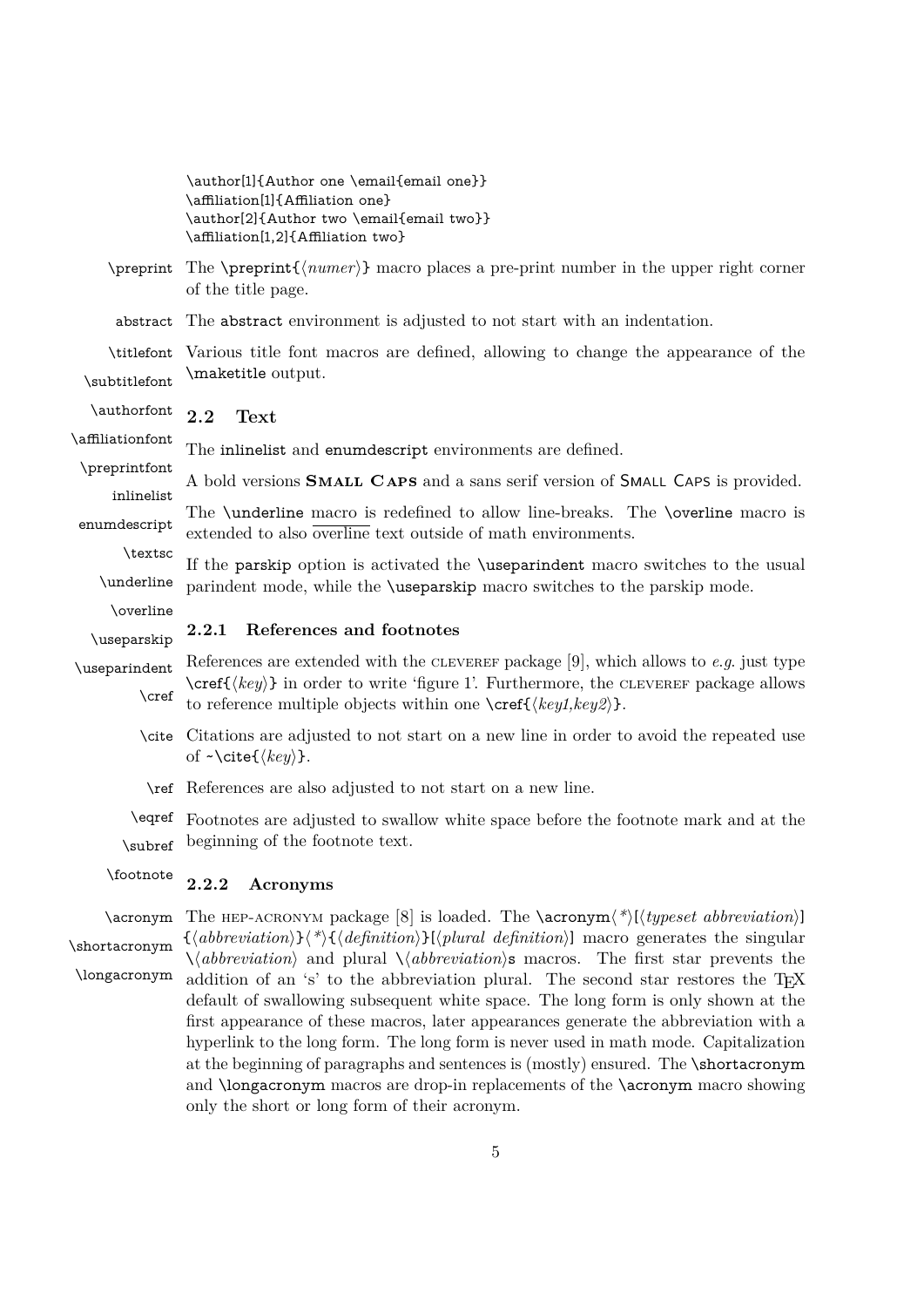#### <span id="page-5-2"></span><span id="page-5-0"></span>**2.3 Math**

 $\mathbf{ The HEP-MATH}$  [\[16\]](#page-24-12) and HEP-MATH-FONT [\[6\]](#page-24-2) packages are loaded. Bold math, via \mathbf is improved, *i*.*e*. (*AbΓ δAbΓ δ*). Macros switching to bfseries such as \text \section{ $\text{text}$ } are ensured to also typeset math in bold. The \text{ $\text{text}$ } macro makes it possible to write text within math mode, *<sup>i</sup>*.*e*. (AbΓδ**Ab**Γδ). The math sans \mathsf serif alphabet is redefined to be italic sans serif if the main text is serif and italic  $\mathcal{A}b\Gamma\delta$ . The \mathcal font *i.e.* (*ABCD*) \mathbb is accompanied by the \mathscr font *i.e.* ( $\mathscr{A}\mathscr{B}\mathscr{C}$ ). The \mathbb font is adjusted depending on the sansserif option *i*.*e*. (Ah1). Finally, the \mathfrak font is also \mathfrak available *i*.*e*. (AaBb12).

 $\n\in \frac{\{number\}}{\{number\}}$  macro is accompanied by  $\n\in \frac{\{number\}}{\}$ \flatfrac \textfrac  $\{\langle number \rangle\}, \text{trans}(\langle number \rangle, \mathcal{H}(\langle number \rangle)$ , and  $\mathcal{H}(\langle number \rangle)$ leading to  $\frac{1}{2}$ ,  $1/2$ ,  $1/2$ , and  $1/2$ . Diagonal matrix **\diag** and signum **\sgn** operators are defined.

\diag \sgn The  $\mathcal{f}(name)\}\{arguments\}\{code\rangle$  macro (re-)defines macros only within math mode without changing the text mode definition.

\mathdef The imaginary unit i and the differential *d* are defined using this functionality.

\i \d For longer paper it can be useful to re-number the equation in accordance with the section numbering \numberwithin{equation}{section}. In order to further reduce

\numberwithin

the size the of equation counter it can be useful to wrap align environments with multiple rows in a subequations environment.

subequations

The correct spacing for units, *cf.* [equation \(1\),](#page-5-1) is provided by the macro  $\unit[\langle value \rangle]$ \unit \inv  $\{\langle unit \rangle\}$  which can also be used in text mode. The macro  $\infty(\text{power})\}\{\langle text \rangle\}$ allows to avoid math mode also for inverse units such as  $5$  fb<sup>-1</sup> typeset via \unit[5]{\inv{fb}}.

Greek letters are adjusted to always be italic and upright in math and text mode, respectively, using the hep-math-font [\[6\]](#page-24-2) package. This allows differentiations like

<span id="page-5-1"></span> $\sigma = 5$  fb, at  $5 \sigma$  C.L.,  $\mu = 5$  cm,  $l = 5 \mu$ m *.* (1)

Additionally, Greek letters can also be directly typed using Unicode.

\ev The hep-math package [\[16\]](#page-24-12) provides additional macros such as

\pdv

\comm  $\langle \phi \rangle$ ,  $\frac{\partial^3 f}{\partial \phi^2}$  $\frac{\partial f}{\partial x \partial y^2}$ , [*A, B*],  $\mathcal{O}(x^2)$ ,  $x|_0^\infty$ , det(*M*). (2)

\order

The  $\cancel {\langle characters \rangle}$  macro and the  $\sl{character}$  macro allow to  $\mathcal{L}$  cancel math and use the Dirac slash notation *i.e.*  $\hat{\phi}$ , respectively.

\slashed

A better looking over left right arrow is defined *i.e.*  $\ddot{\partial}$ .

\overleftright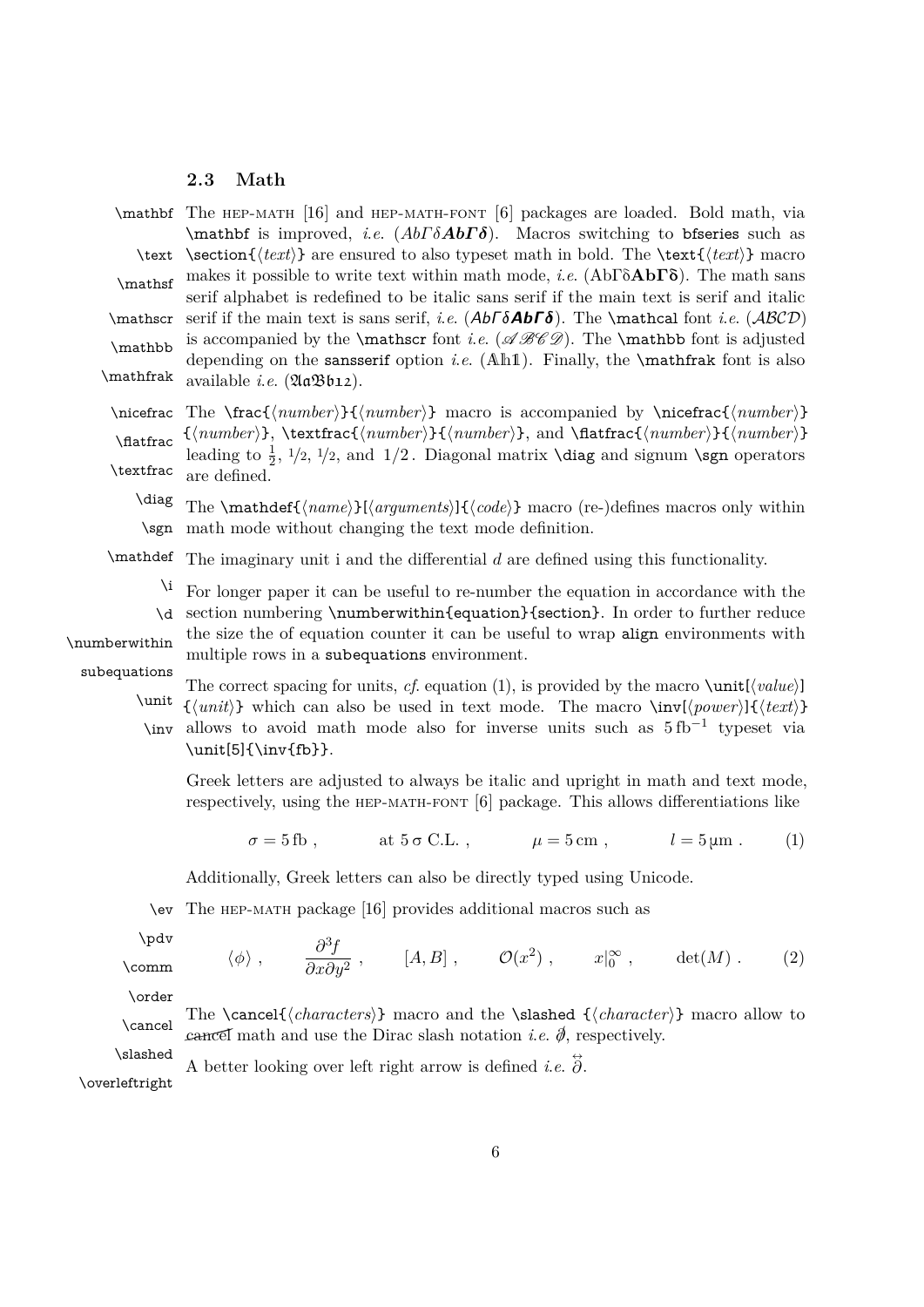#### <span id="page-6-3"></span><span id="page-6-0"></span>**2.4 Floats**

figure Automatic float placement is adjusted to place a single float at the top of pages and to table reduce the number of float pages, using the hep-float package [\[17\]](#page-24-13). The most useful float placement is usually archived by placing the float *in front* of the paragraph it is referenced in first.

panels The panels environment provides sub-floats and takes as mandatory argument either \panel the number of sub-floats (default 2) or the width of the first sub-float as fraction of the \linewidth. Within the \begin{panels}[h*vertical alignment*i]{h*width*i} environment the \panel macro initiates a new sub-float. In the case that the width of the first sub-float has been given as an optional argument to the panels environment the  $\text{parent}\{\text{width}\}$  macro takes the width of the next sub-float as mandatory argument.

 $\langle$   $\frac{h}{h}\$ { $\langle$ *figure*}} macro is defined, which is a wrapper for the \graphics \includegraphics { $\{figure\}$ } macro and takes the figure width as fraction of the \linewidth as optional argument (default 1). If the graphics are located in a sub-folder its path can be indicated by  $\sqrt{\frac{\langle \text{subfolder} \rangle}{\langle \text{subfolder} \rangle}}$ .

#### <span id="page-6-1"></span>**2.5 Bibliography**

\bibliography The BIBLATEX package [\[18\]](#page-24-14) is loaded for bibliography management. The user has \printbibliography to add the line \bibliography $\{(my.bib)\}$  to the preamble of the document and \printbibliography at the end of the document. The bibliography is generated by BIBER [\[19\]](#page-24-15). BIBLATEX is extended by the HEP-BIBLIOGRAPHY package [\[7\]](#page-24-3) to be able to cope with the collaboration and reportNumber fields provided by [inspirehep.net](https://inspirehep.net) and a bug in the volume number is fixed. Additionally, the PubMed IDs are recognized and [ctan.org](https://ctan.org), [github.com](https://github.com), [gitlab.com](https://gitlab.com), [bitbucket.org](https://bitbucket.org), [launchpad.net](https://www.launchpad.net), [sourceforge.net](https://sourceforge.net), erratum and [hepforge.org](https://hepforge.org) are valid eprinttypes. Errata can be included using the related feature.

```
\article{key1,
  ...,
 relatedtype="erratum",
 related="key2",
}
\article{key2,
  ...,
}
```
# <span id="page-6-2"></span>**3 Conclusion**

The hep-paper package provides a matching selection of preloaded packages and additional macros enabling the user to focus on the content instead of the layout by reducing the amount of manual tasks. The majority of the loaded packages are fairly lightweight, the others can be deactivated with package options.

arxiv-collector arxiv.org [\[20\]](#page-24-16) requires the setup dependent bbl files instead of the original bib files,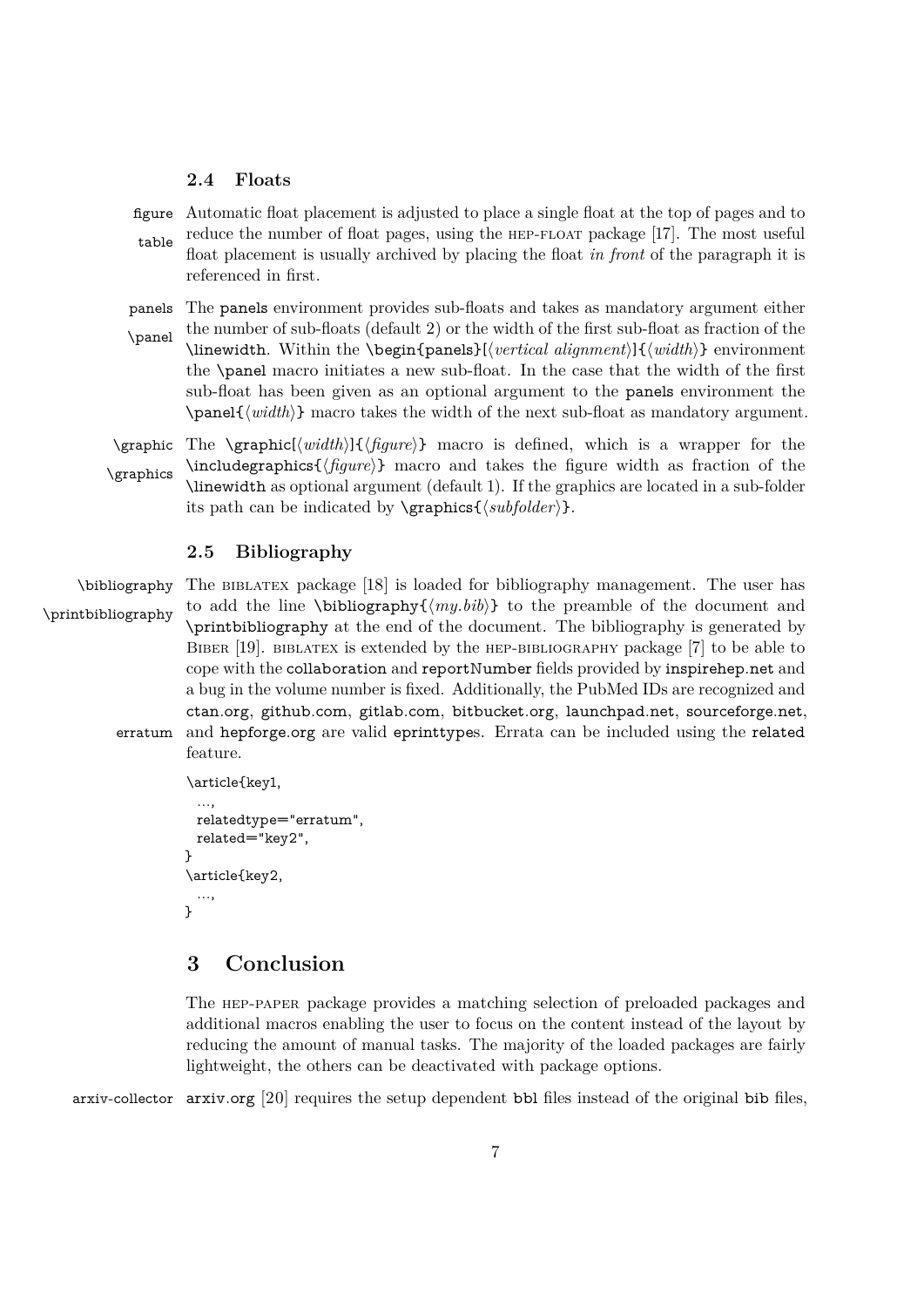<span id="page-7-0"></span>which causes trouble if the local IATEX version differs from the one used by arXiv. The ARXIV-COLLECTOR python script [\[21\]](#page-24-17) alleviates this problem by collecting all files necessary for publication on arXiv (including figures).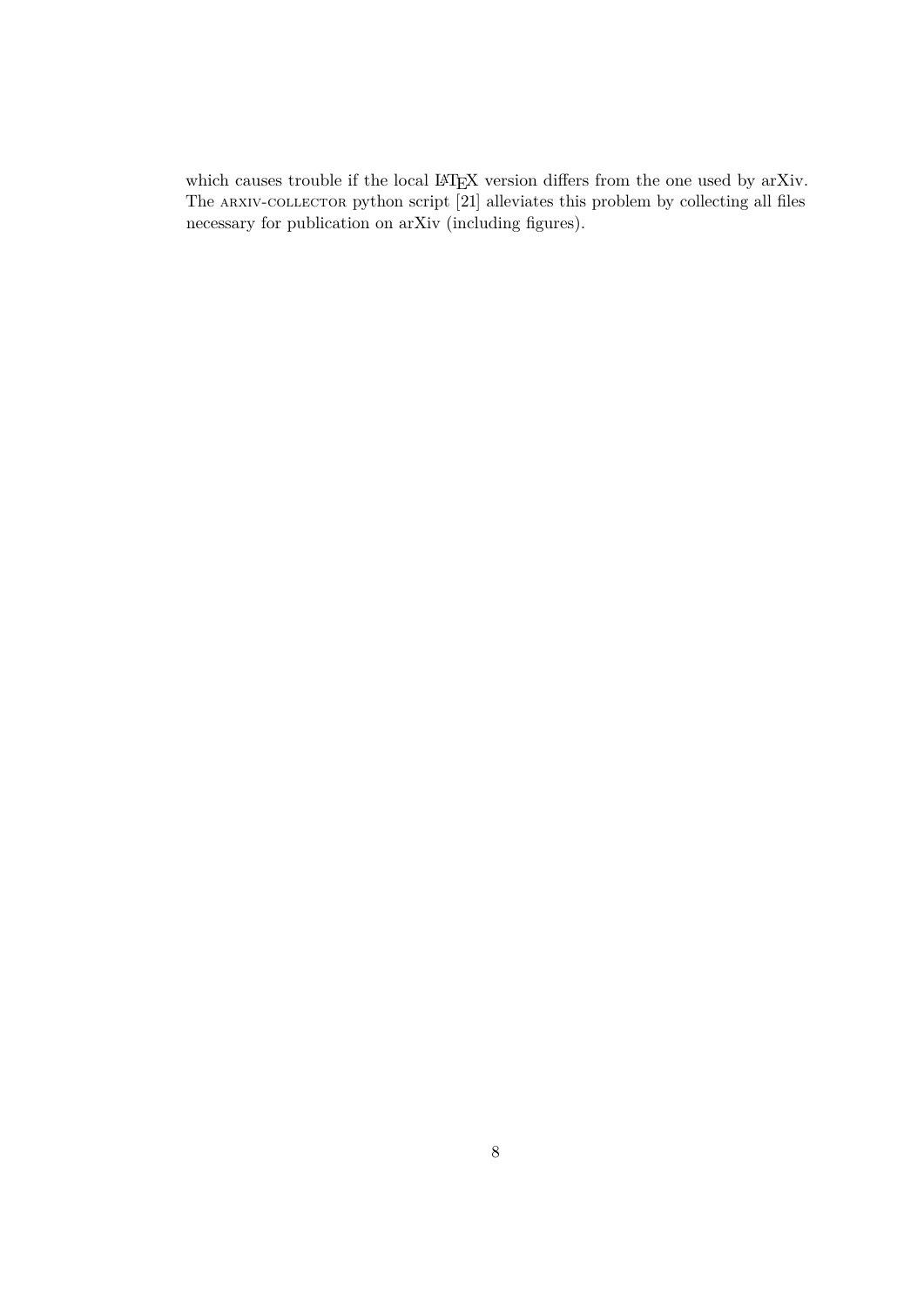# <span id="page-8-1"></span><span id="page-8-0"></span>**A Options**

<\*package>

Load the KVOPTIONS package [\[22\]](#page-25-0) and define a hep namespace.

```
1 \RequirePackage{kvoptions}
2 \SetupKeyvalOptions{
3 family=hep,
4 prefix=hep@
5 }
```
paper Define a paper= $\langle size \rangle$  option. Make A4 paper the default.

6 \DeclareStringOption[a4]{paper}

font Define a figures= $\langle size \rangle$  option. Make 11 pt the default font size.

```
7 \DeclareStringOption[11pt]{font}
```
lang Define the lang option, which takes the values provided by the BABEL package [\[23\]](#page-25-1). Make british the default language.

8 \DeclareStringOption[british]{lang}

sansserif Define the option pair serif and sansserif controling the font shape of the whole document.

```
9 \DeclareBoolOption[true]{serif}
10 \DeclareComplementaryOption{sansserif}{serif}
```
lining Define the lining option deactivating the use of text figures in text mode.

11 \DeclareBoolOption[true]{lining} 12 \DeclareComplementaryOption{oldstyle}{lining}

parskip Define the option pair parindent and parskip controlling the separation of paragraphs.

13 \DeclareBoolOption[true]{parindent} 14 \DeclareComplementaryOption{parskip}{parindent}

symbols Provide the symbols option allowing to switch the symbol font.

15 \DeclareStringOption[true]{symbols}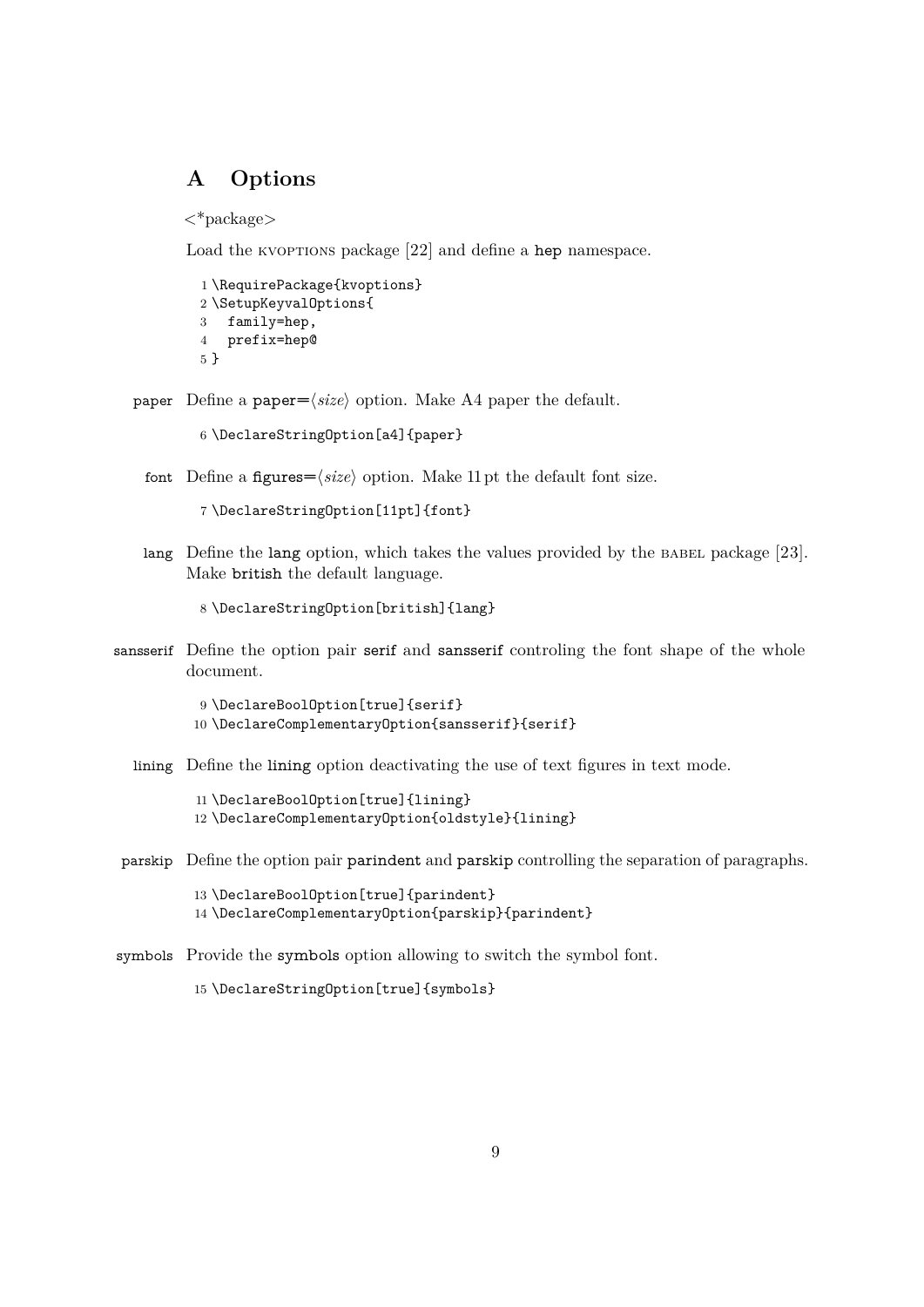# <span id="page-9-0"></span>**A.1 Deactivation**

defaults Define the defaults option which deactivates the paper and font options and prevents the change of the class defaults by this package.

16 \DeclareBoolOption[false]{defaults}

title Provide the title option deactivating redefinitions of title macros.

17 \DeclareBoolOption[true]{title}

physics Provide the physics option for deactivating redefinition of physics macros.

18 \DeclareBoolOption[true]{physics}

bibliography Provide the bibliography option for passing a style string to the BIBLATEX package [\[18\]](#page-24-14) or disabling the automatic loading of biblatex.

19 \DeclareStringOption[numeric-comp]{bibliography}

glossaries Provide the glossaries option able to turn of the use of the hep-acronym package [\[8\]](#page-24-4).

20 \DeclareBoolOption[true]{glossaries}

references Provide the references option for preventing the CLEVEREF package from being loaded redefinitions of reference macros.

21 \DeclareBoolOption[true]{references}

#### <span id="page-9-1"></span>**A.2 Compatibility**

beamer Provide the beamer option for beamer [\[10\]](#page-24-6) compatibility mode.

22 \DeclareBoolOption[false]{beamer}

- revtex Provide the revtex option for REVT<sub>F</sub>X [\[13\]](#page-24-9) compatibility mode. 23 \DeclareBoolOption[false]{revtex}
	- jhep Provide the jhep option for JHEP [\[11\]](#page-24-7) compatibility mode. 24 \DeclareBoolOption[false]{jhep}
	- jcap Provide the jcap option for JCAP [\[12\]](#page-24-8) compatibility mode. 25 \DeclareBoolOption[false]{jcap}
	- pos Provide the pos option for PoS compatibility mode.

26 \DeclareBoolOption[false]{pos}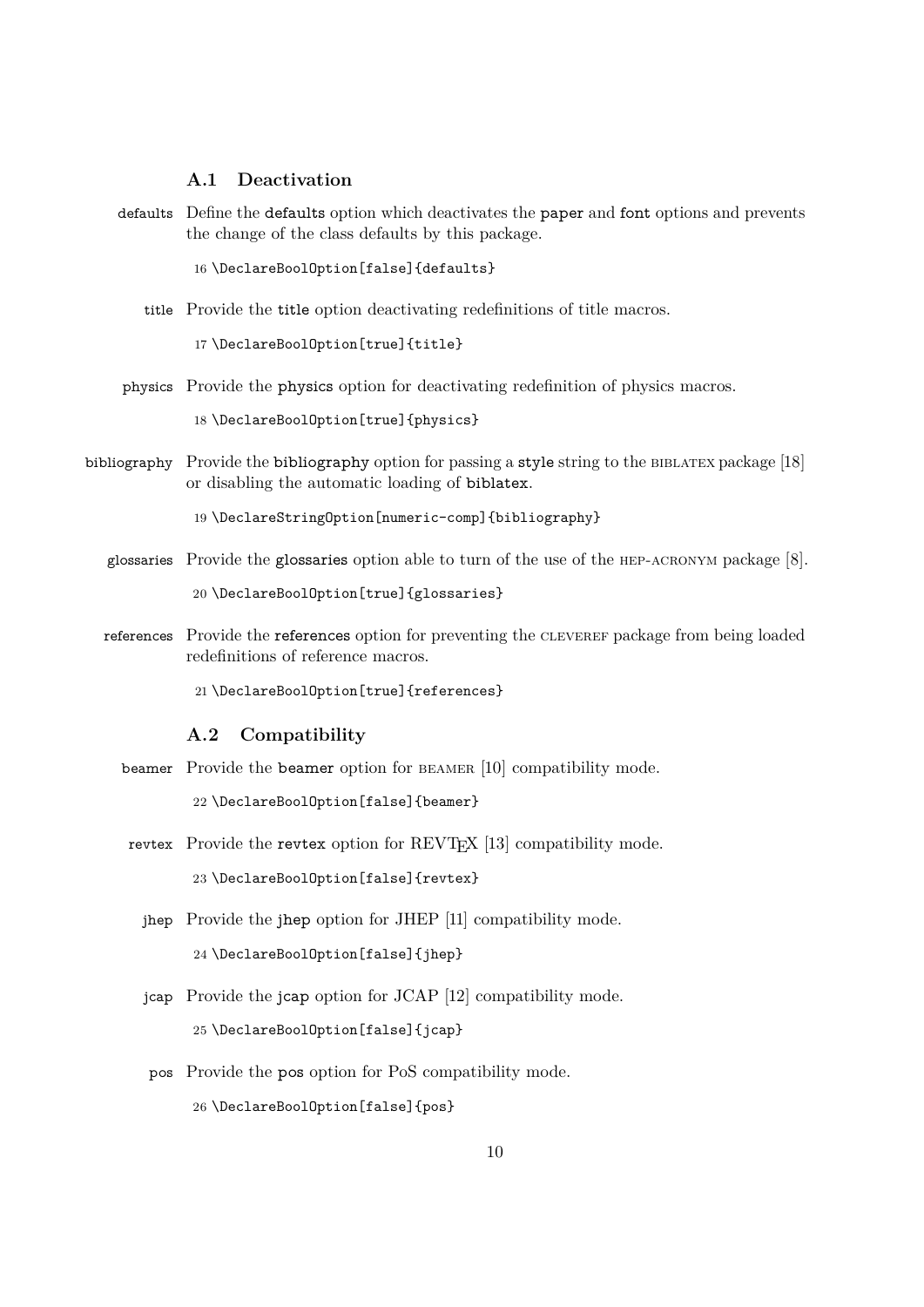springer Provide the springer option for Springer compatibility mode.

\DeclareBoolOption[false]{springer}

amsart Provide the amsart option for AMS article compatibility mode.

\DeclareBoolOption[false]{amsart}

## <span id="page-10-0"></span>**A.3 Reactivation**

eqnarray Provide the eqnarray option for reactivating the eqnarray environment.

\DeclareBoolOption[true]{eqnarray}

manualplacement Provide the manualplacement option for reactivating the manual placement of floats.

\DeclareBoolOption[false]{manualplacement}

#### <span id="page-10-1"></span>**A.4 Process options**

\ProcessKeyvalOptions\*

Read the class options regarding font and paper size.

```
32 \def\hep@get@class#1.cls#2\relax{\def\hep@class{#1}}
33 \def\hep@getclass{\expandafter\hep@get@class\@filelist\relax}
34 \hep@getclass
35 \@ifclasswith{\hep@class}{10pt}{\setkeys{hep}{font=10pt}}{}
36 \@ifclasswith{\hep@class}{12pt}{\setkeys{hep}{font=12pt}}{}
37 \@ifclasswith{\hep@class}{a5paper}{\setkeys{hep}{paper=a5}}{}
38 \@ifclasswith{\hep@class}{b5paper}{\setkeys{hep}{paper=b5}}{}
39 \@ifclasswith{\hep@class}{letterpaper}{\setkeys{hep}{paper=letter}}{}
40 \@ifclasswith{\hep@class}{legalpaper}{\setkeys{hep}{paper=legal}}{}
41 \@ifclasswith{\hep@class}{executivepaper}{%
42 \setkeys{hep}{paper=executive}%
43 }{}
```
#### <span id="page-10-2"></span>**A.5 Set compatibility**

Set the amsart compatibility options.

```
44 \@ifclassloaded{amsart}{\setkeys{hep}{amsart}}{}
45 \ifhep@amsart
46 \setkeys{hep}{defaults, title=false}
47 \RequirePackage{xpatch}
48 \xpretocmd{\@adminfootnotes}{\let\@makefntext\BHFN@OldMakefntext}{}{}
49 \fi
```
Set the springer compatibility options.

```
50 \@ifclassloaded{svjour}{\setkeys{hep}{springer}}{}
51\@ifclassloaded{svjour2}{\setkeys{hep}{springer}}{}
```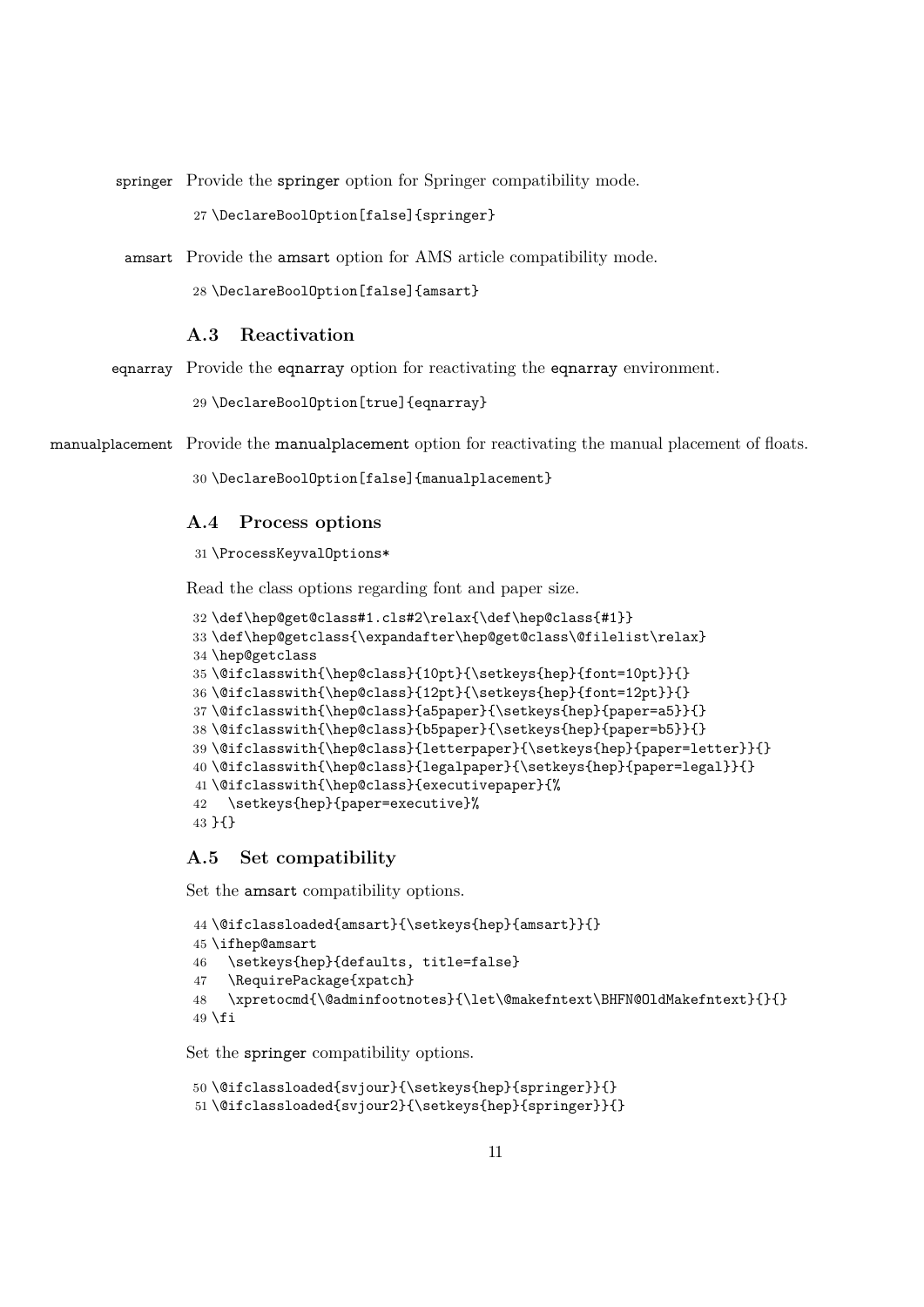```
52\@ifclassloaded{svjour3}{\setkeys{hep}{springer}}{}
53 \ifhep@springer
54 \setkeys{hep}{defaults, title=false}
55 \let\cl@chapter\undefined
56 \fi
```
Set the pos compatibility options.

```
57\@ifclassloaded{PoS}{\setkeys{hep}{pos}}{}
58 \ifhep@pos
59 \setkeys{hep}{defaults, title=false}
60 \DeclareRobustCommand\boldmath{\@nomath\boldmath\mathversion{bold}}
61 \setminus fi
```
Set the beamer compatibility options.

```
62 \@ifclassloaded{beamer}{\setkeys{hep}{beamer}}{}
63 \ifhep@beamer
64 \setkeys{hep}{defaults, title=false, references=false, sansserif}
65 \@ifpackageloaded{beamerbasefont}{\usefonttheme{professionalfonts}}{}
66 \setbeamertemplate{navigation symbols}{}
67 \fi
```
Set the revtex compatibility options.

```
68 \@ifclassloaded{revtex4}{\setkeys{hep}{revtex}}{}
69 \@ifclassloaded{revtex4-1}{\setkeys{hep}{revtex}}{}
70 \@ifclassloaded{revtex4-2}{\setkeys{hep}{revtex}}{}
71 \ifhep@revtex
72 \setkeys{hep}{defaults, title=false, bibliography=false, lang=american}
73 \forallfi
```
Define the SISSA conditional.

```
74 \@ifpackageloaded{jheppub}{\setkeys{hep}{jhep}}{}
75 \@ifpackageloaded{jcappub}{\setkeys{hep}{jcap}}{}
76 \newif\ifhep@sissa
77 \ifhep@jhep\hep@sissatrue
78 \else
79 \ifhep@jcap\hep@sissatrue
80 \else\hep@sissafalse
81 \fi
82 \text{ t}
```
Set the SISSA compatibility options.

```
83 \ifhep@sissa
84 \setkeys{hep}{defaults, title=false, bibliography=false}
85 \PassOptionsToPackage{
86 colorlinks=true, linktocpage=true, pdfproducer=medialab, pdfa=true,
87 urlcolor=blue, anchorcolor=blue, citecolor=blue, filecolor=blue,
88 linkcolor=blue, menucolor=blue, pagecolor=blue
```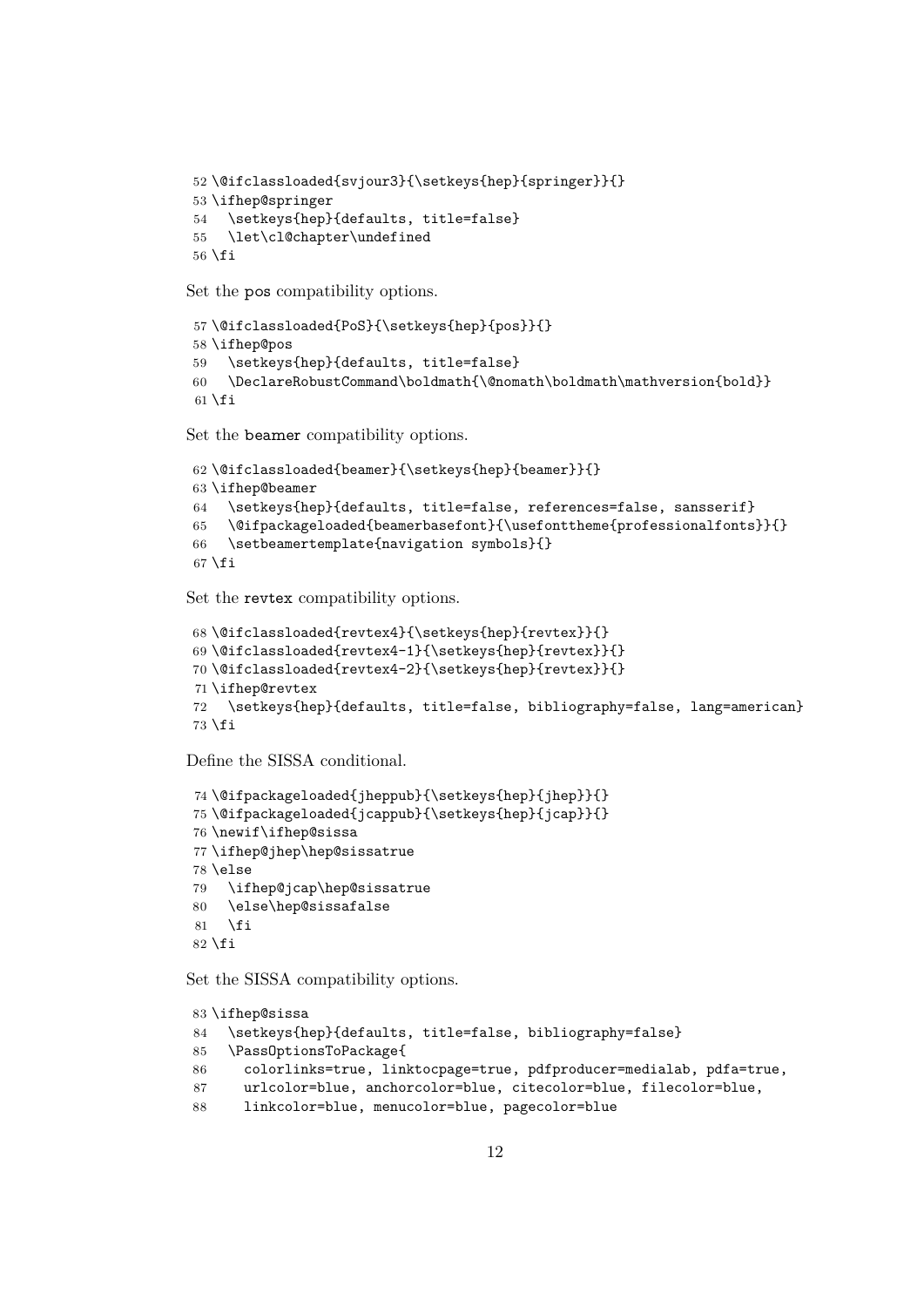```
89 }{hyperref}
90 \AtBeginDocument{\renewcommand{\foreignabbrfont}{}}
91 \fi
92 %
93 % \section{Font}
94 \%95 % Set the whole text to sans serif if requested.
96% \begin{macrocode}
97 \ifhep@serif\else
98 \renewcommand{\familydefault}{\sfdefault}
99 \fi
```
Load the hep-font package.

\RequirePackage[lining=\ifhep@lining true\else false \fi]{hep-font}

#### <span id="page-12-0"></span>**A.6 Math fonts**

Load the hep-math-font package.

\RequirePackage[symbols=\hep@symbols]{hep-math-font}

## <span id="page-12-1"></span>**A.7 Font size**

Undefine previously defined font sizes and load the LATEX font size file corresponding to the font size option.

```
102 \ifhep@defaults\else
103 \def\hep@remove@pt#1pt{#1}
104 \edef\hep@pt@size{\expandafter\hep@remove@pt\hep@font}
105 \let\small\relax
106 \let\footnotesize\relax
107 \let\scriptsize\relax
108 \let\tiny\relax
109 \let\large\relax
110 \let\Large\relax
111 \let\LARGE\relax
112 \let\huge\relax
113 \let\Huge\relax
114 \input{size\hep@pt@size.clo}
115 \fi
```
# <span id="page-12-2"></span>**B Geometry**

Load the GEOMETRY package [\[2\]](#page-23-2) and adjust the text width and height. This step must happen after readjusting the font size in [appendix A.7.](#page-12-1)

```
116 \ifhep@defaults\else
117 \RequirePackage{geometry}
118 \geometry{\hep@paper paper, includeheadfoot}
```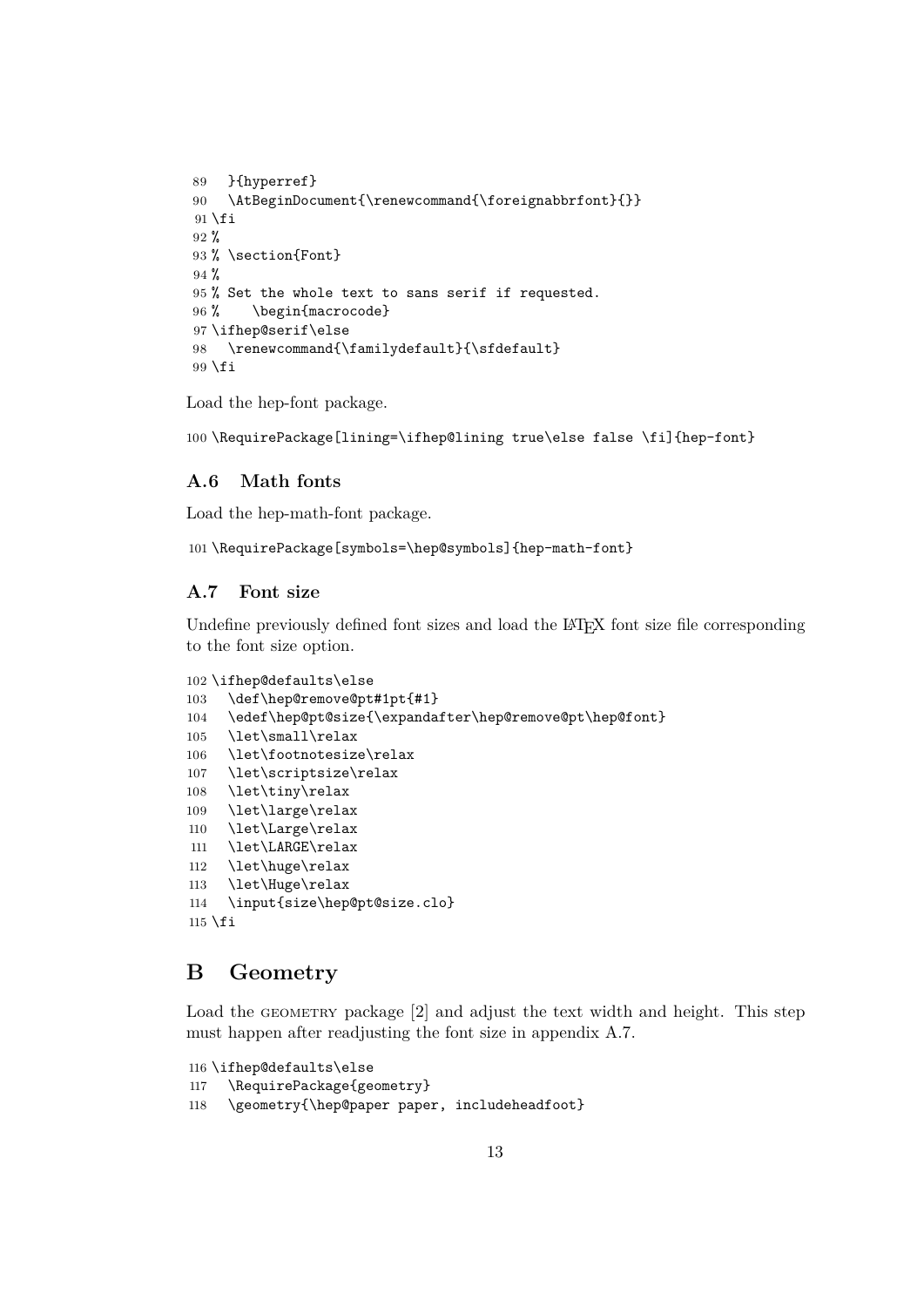```
119 \if@twocolumn
120 \geometry{hscale=.85, vscale=.925, vmarginratio=1:1}
121 \geometry{headsep=2ex, footskip=6ex}
122 \setlength{\columnsep}{1.1em}
123 \else
124 \geometry{hscale=.75, vscale=.8, vmarginratio=3:4}
125 \fi
126 \fi
```
\useparskip Load the parskip package [\[5\]](#page-24-1) if requested and provide two commands switching \useparindent between the two paragraph modes.

```
127 \ifhep@parindent\else
128 \RequirePackage{parskip}
129 \newcommand{\useparskip}{%
130 \setlength{\parskip}{.5\baselineskip plus 2pt}%
131 \setlength{\parindent}{0pt}%
132 }
133 \newcommand{\useparindent}{%
134 \setlength{\parskip}{0pt}%
135 \setlength{\parindent}{15pt}%
136 \if@twocolumn\setlength\parindent{1em}
137 \else\setlength\parindent{1.5em}
138 \fi
139 }
140 \fi
```
# <span id="page-13-0"></span>**C Text**

Load the HEP-TEXT package [\[24\]](#page-25-2).

\RequirePackage[lang=\hep@lang]{hep-text}

# <span id="page-13-1"></span>**D Math**

\ifhep@physics\RequirePackage{hep-math}\fi

# <span id="page-13-2"></span>**E Floats**

Adjust the LATEX float placement defaults

```
143 \RequirePackage[
144 manualplacement=\ifhep@manualplacement true\else false \fi
145 ]{hep-float}
```
\ifhep@journal Define a new journal conditional.

 \newif\ifhep@journal \ifhep@sissa\hep@journaltrue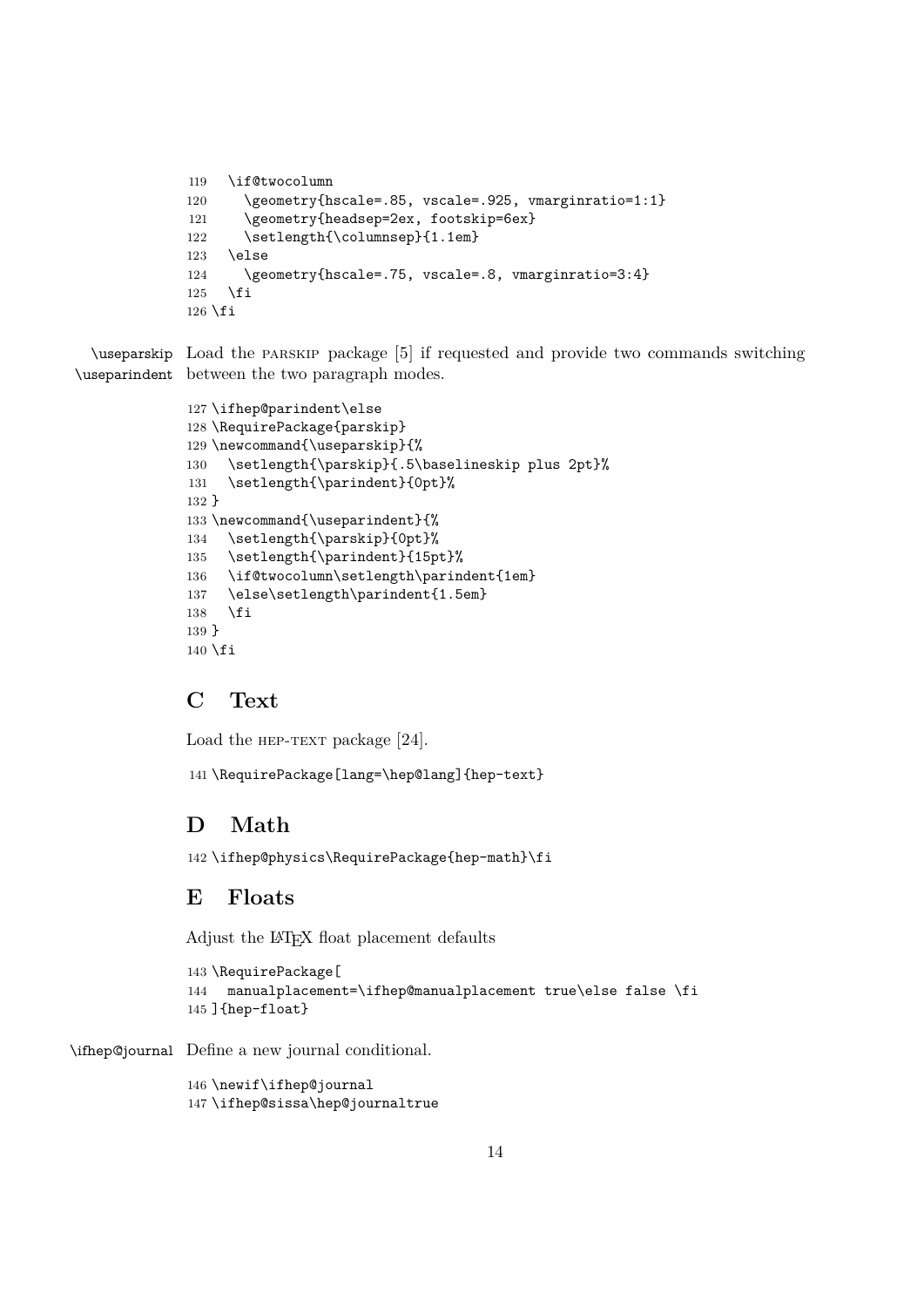```
148 \else\ifhep@revtex\hep@journaltrue
149 \else\ifhep@pos\hep@journaltrue
150 \else\ifhep@springer\hep@journaltrue
151 \else\hep@journalfalse
152 \fi
153 \fi
154 \fi
155 \fi
```
Prevent the caption package [\[25\]](#page-25-3) from complaining about the journal classes and packages.

```
156 \ifhep@journal
157 \setlength\abovecaptionskip{\f@size\p@}
158 \setlength\belowcaptionskip{0\p@}
159 \long\def\@makecaption#1#2{%
160 \vskip\abovecaptionskip
161 \sbox\@tempboxa{#1: #2}%
162 \ifdim \wd\@tempboxa >\hsize
163 #1: #2\par
164 \else
165 \global \@minipagefalse
166 \hb@xt@\hsize{\hfil\box\@tempboxa\hfil}%
167 \fi
168 \vskip\belowcaptionskip%
169 }
170 \fi
```
Readjust the document captions to look like the original revtex captions using the RAGGED2E package [\[26\]](#page-25-4).

```
171 \ifhep@revtex
172 \RequirePackage{ragged2e}
173 \DeclareCaptionFormat{revtex}{#1#2\justifying{#3}}
174 \captionsetup{font=small, format=revtex}
175 \captionsetup[sub]{font=footnotesize, format=plain}
176 \renewcommand{\figurename}{Figure}
177 \renewcommand{\tablename}{Table}
178 \fi
```
# <span id="page-14-0"></span>**F Title page**

Begin of title conditional.

```
179 \ifhep@title\RequirePackage{hep-title}\fi
```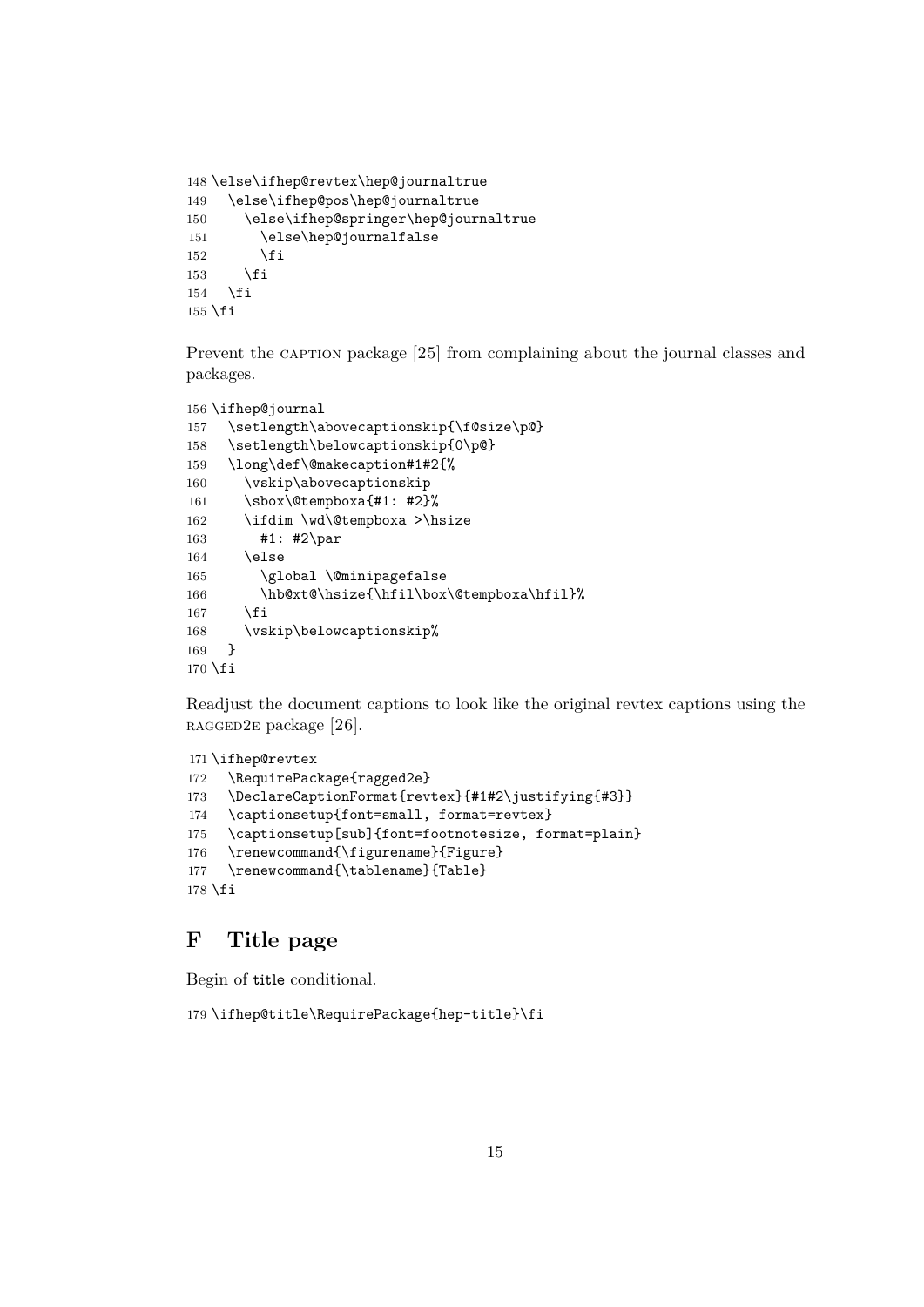# <span id="page-15-2"></span><span id="page-15-0"></span>**G Bibliography**

Check if bibliography management is requested using the PDFTEXCMDS package  $[27]$ .

```
180 \RequirePackage{pdftexcmds}
181 \ifnum\pdf@strcmp{\hep@bibliography}{false}=0\else
182 \RequirePackage[style=\hep@bibliography]{hep-bibliography}
183 \fi
```
# <span id="page-15-1"></span>**H Hyperlinks, Footnotes and References**

Load the HYPERREF package [\[4\]](#page-24-0) enable Unicode encoding and hide links.

```
184 \RequirePackage{hyperref}
185 \hypersetup{
186 pdfencoding=auto, psdextra,
187 hidelinks, linktoc=all, breaklinks=true,
188 pdfcreator={}, pdfproducer={}
189 }
```
Set the [PDF](#page-2-5) meta data according to the paper information and ensure that unnecessary information is suppressed.

```
190 \pdfstringdefDisableCommands{\def\varepsilon{\textepsilon}}
191 \pdfstringdefDisableCommands{\def\to{\textrightarrow}}
192 \AtBeginDocument{
193 \pdfstringdefDisableCommands{\let\ensuremath\@gobble}
194 \pdfstringdefDisableCommands{\let\mathsurround\@gobble}
195 \pdfstringdefDisableCommands{\let\unskip\@gobble}
196 \pdfstringdefDisableCommands{\let\thanks\@gobble}
197 \pdfstringdefDisableCommands{\let\footnote\@gobble}
198 \pdfstringdefDisableCommands{\let\\\@gobble}
199 }
200 \ifhep@revtex
201 \AtBeginShipout{\hypersetup{pdftitle={\@title}}}
202 \else
203 \ifhep@beamer\else
204 \AtBeginDocument{\hypersetup{pdftitle={\@title}}}
205 \fi
206 \fi
207 \ifhep@title
208 \AtBeginDocument{\hypersetup{pdfauthor=\AB@authlist}}
209 \else
210 \ifhep@beamer\else
211 \ifhep@pos\else\AtBeginDocument{\hypersetup{pdfauthor={\@author}}}\fi
212 \, \text{Vfi}213 \fi
```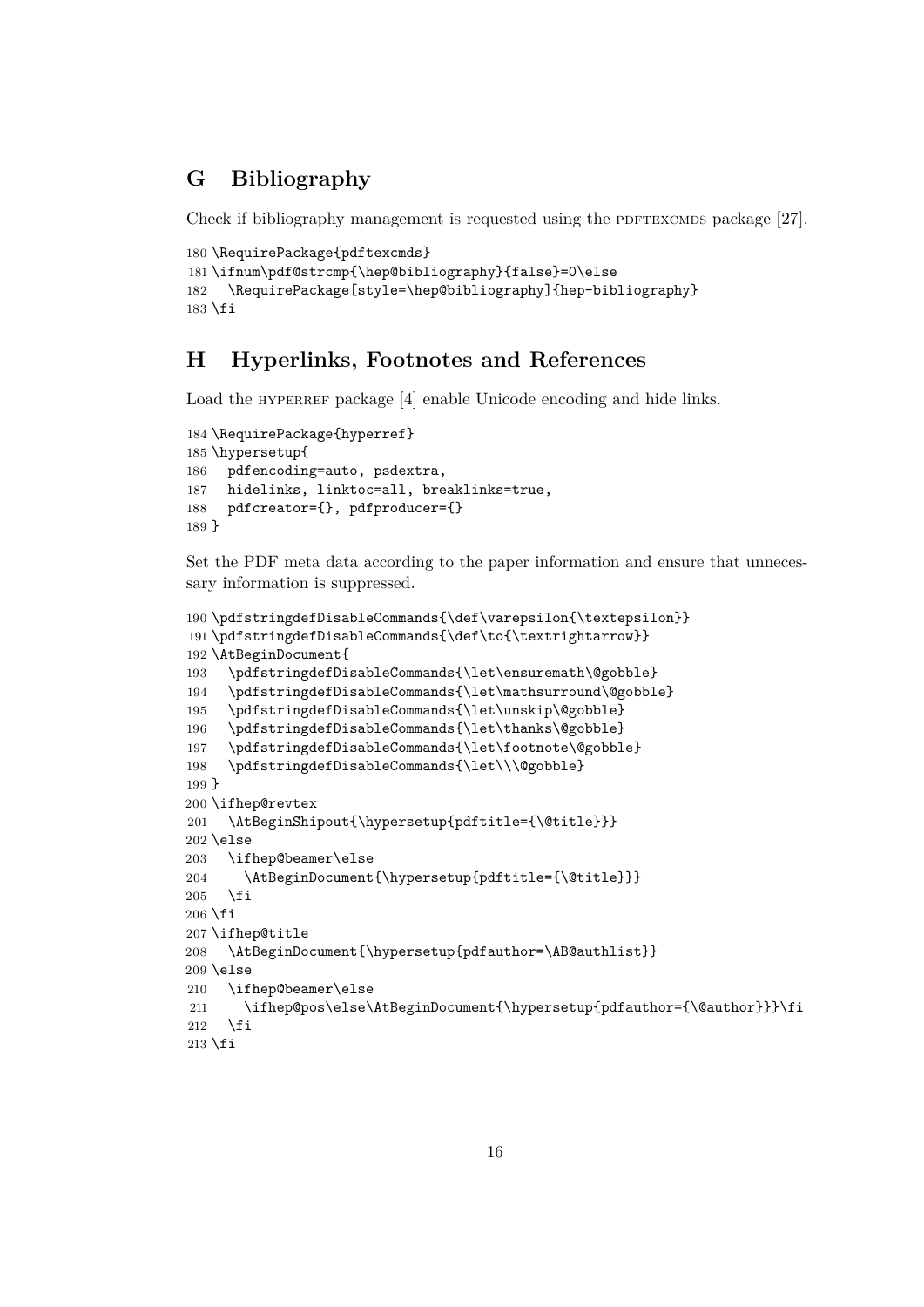#### <span id="page-16-2"></span><span id="page-16-0"></span>**H.1 Footnotes**

Place a hyperlink from the footnote back to its referencing label using the FOOTNOTEbackref package [\[28\]](#page-25-6).

214 \def\BackrefFootnoteTag{} 215 \RequirePackage{footnotebackref}

\footnote Ensure that no spaces appear before the footmark or at the beginning of the footnote.

```
216 \let\@foot@note\footnote
217 \renewcommand{\footnote}[1]{\unskip\@foot@note{\ignorespaces#1}}
```
# <span id="page-16-1"></span>**H.2 References**

Begin of references conditional

218 \ifhep@references

\cref Improve reference using the cleveref package [\[9\]](#page-24-5).

```
219 \RequirePackage[noabbrev, nameinlink]{cleveref}
220 \newcommand{\creflastconjunction}{, and\nobreakspace}
221 \crefname{enumi}{point}{points}
222 \crefname{inlinelisti}{point}{points}
```
\no@break@before Define a macro able to prevent line breaks.

```
223 \newcommand\no@break@before{%
224 \relax\ifvmode\else%
225 \ifhmode%
226 \ifdim\lastskip > 0pt%
227 \relax\unskip\nobreakspace%
228 \overline{1}\229 \overline{\text{if}'}230 \overline{\text{f}1}231 }
```
 $\ref{key}$  in order to prevent preceding line breaks.

```
232 \let\hep@ref\ref
233 \AtBeginDocument{\renewcommand\ref{\no@break@before\hep@ref}}
```
\eqref Adjust \eqref{ $\langle key \rangle$ } in order to prevent preceding line breaks.

```
234 \renewcommand\eqref{\no@break@before\labelcref}
```
\subref Adjust \subref $\{\langle key \rangle\}$  in order to prevent preceding line breaks.

235 \let\hep@subref\subref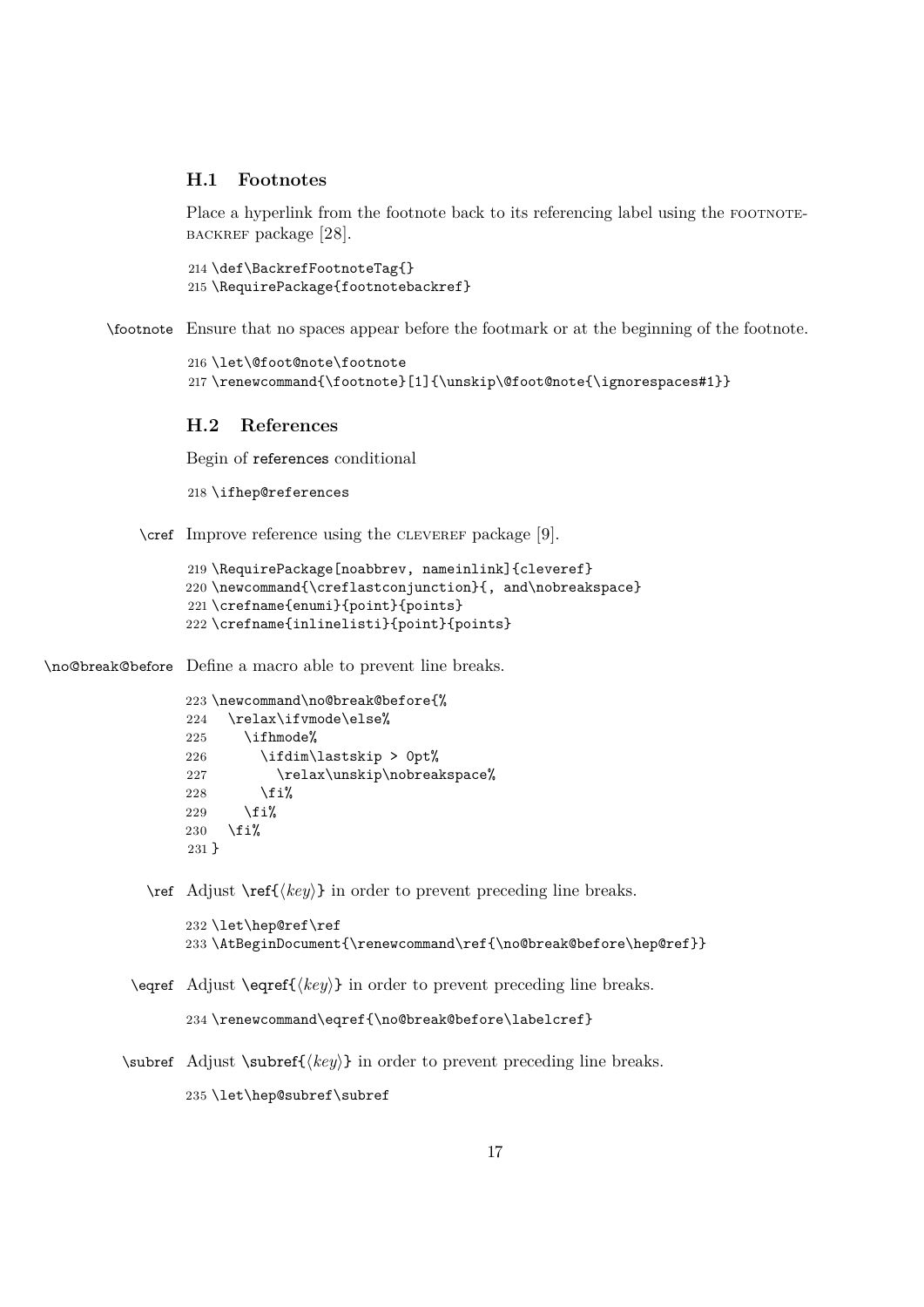```
236 \renewcommand\subref{\no@break@before\hep@subref}
               237 \renewcommand*\subcaption@ref[2]{\begingroup%
               238 \caption@setoptions{sub}%
               239 \subcaption@reffmt\p@subref{\hep@ref#1{sub@#2}}%
               240 \endgroup}
     \subcref Provide the \subcref macro.
               241 \newcommand{\subcref}[1]{\cref{sub@#1}}
  \eqcrefname Define the \eqcrefname macro for named equation types.
               242 \NewDocumentCommand{\eqcrefname}{mmo}{
               243 \crefname{#1}{#2}{\IfValueTF{#3}{#3}{#2s}}
               244 \creflabelformat{#1}{(##2##1##3)}
               245 }
\labelcrefrange Define the missing \labelcrefrange{\{key1\}}{\{key2\} macro.
               246 \DeclareRobustCommand{\labelcrefrange}[2]{%
               247 \@crefrangenostar{labelcref}{#1}{#2}%
               248 }
               Adjust the title page
               249 \ifhep@title
              250 \labelcrefmultiformat{affiliation}{#2#1#3}{%
               251 \textsuperscript,#2#1#3}{\textsuperscript,#2#1#3%
               252 }{%
               253 \text{superscript}, \#2\#1\#3\<br>254 }
               254 }
               255 \labelcrefrangeformat{affiliation}{#3#1#4\textsuperscript{--}#5#2#6}
               256 % \thanksmarkseries{alph}
               257 \fi
```
End of references conditional

\fi

# <span id="page-17-0"></span>**H.3 Citations**

```
\cite Adjust \cite\{\langle key \rangle\} in order to prevent preceding line breaks.
```

```
259 \let\hep@cite\cite
260 \renewcommand\cite{\no@break@before\hep@cite}
```
# <span id="page-17-1"></span>**I Acronyms**

Define acronyms if not deactivated.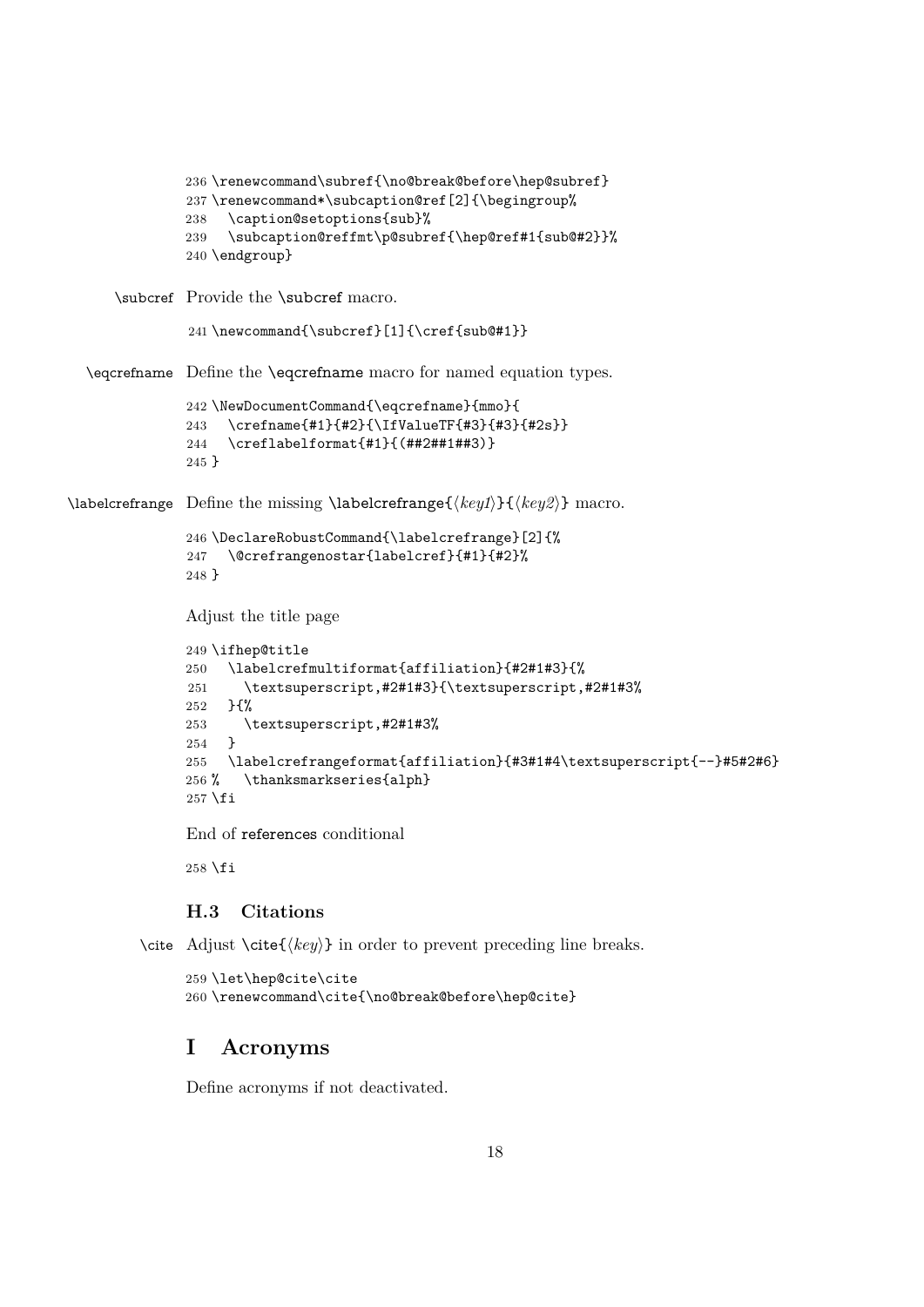Acronyms are implemented in the hep-acronym package [\[8\]](#page-24-4) and must be loaded after the HYPERREF package in [appendix H.](#page-15-1) Set the abbreviation style.

\ifhep@glossaries\RequirePackage{hep-acronym}\fi

</package>

# <span id="page-18-0"></span>**J Tests**

# <span id="page-18-1"></span>**J.1 JHEP**

```
<*testJHEP>
```

```
262 \documentclass[a4paper, 11pt]{article}
263
264 \usepackage{jheppub}
265 \usepackage[lang=english]{hep-paper}
266 \usepackage[math]{blindtext}
267
268 \begin{document}
269
270 \title{Title}
271
272 \emailAdd{first@email.com}
273 \author[a]{First author}
274 \emailAdd{second@email.com}
275 \author[b]{Second author}
276 \affiliation[a]{First affiliation}
277 \affiliation[b]{Second affiliation}
278
279 \abstract{\blindtext}
280
281 \maketitle
282
283 \Blinddocument
284
285 \end{document}
```
 $\langle$ /testJHEP $>$ 

# <span id="page-18-2"></span>**J.2 JCAP**

```
\langle*testJCAP>286 \documentclass[a4paper, 11pt]{article}
287
288 \usepackage{jcappub}
289 \usepackage[lang=english]{hep-paper}
290 \usepackage[math]{blindtext}
291
```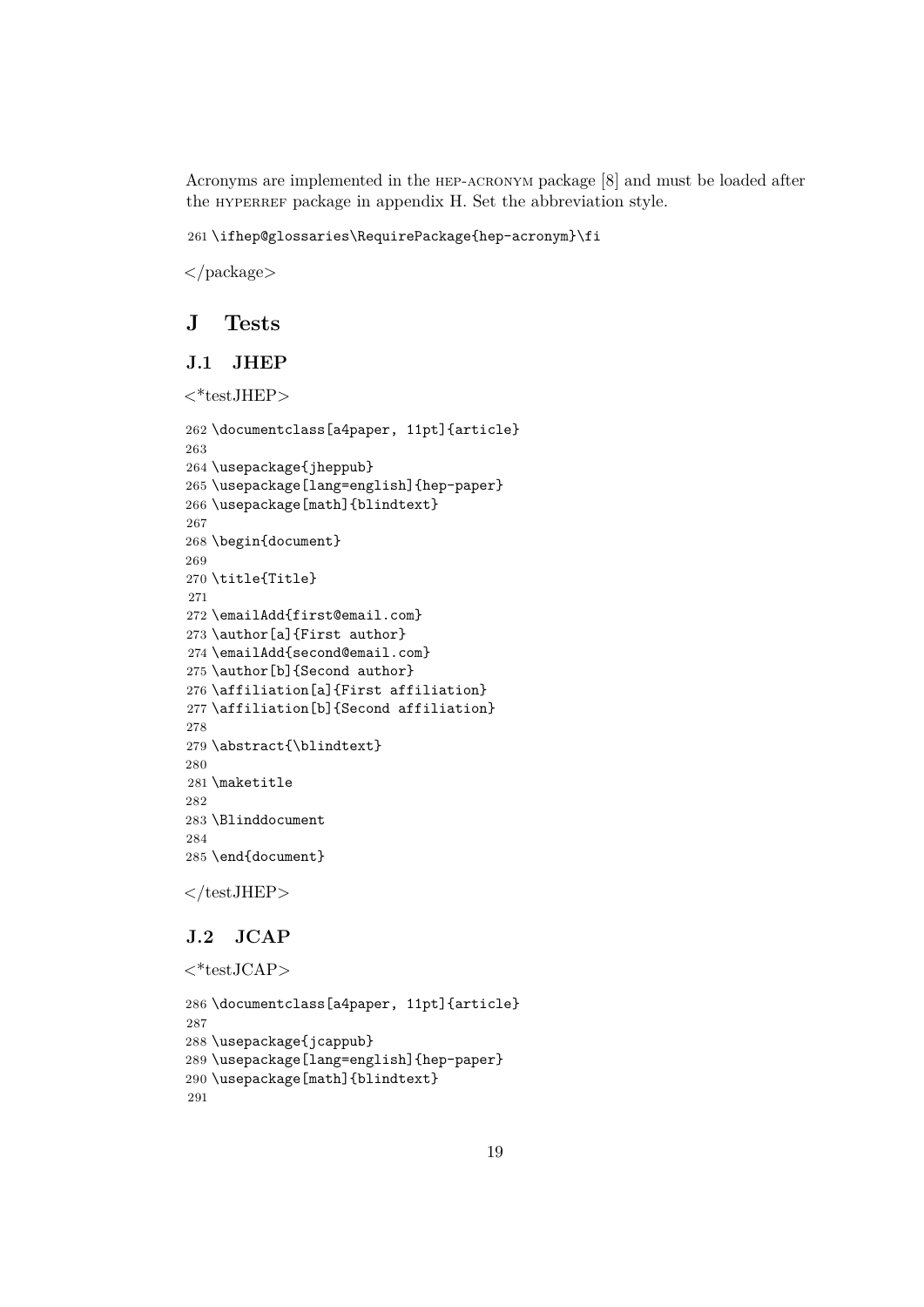```
292 \begin{document}
293
294 \title{Title}
295
296 \emailAdd{first@email.com}
297 \author[a]{First author}
298 \emailAdd{second@email.com}
299 \author[b]{Second author}
300 \affiliation[a]{First affiliation}
301 \affiliation[b]{Second affiliation}
302
303 \abstract{\blindtext}
304
305 \maketitle
306
307 \Blinddocument
308
309 \end{document}
```

```
\langletestJCAP>
```
# <span id="page-19-0"></span>**J.3 AMSArt**

```
\langle*testAMSArt>310 \documentclass{amsart}
311
312 \usepackage[lang=english]{hep-paper}
313 \usepackage[math]{blindtext}
314
315 \title{title}
316
317 \author{Author}
318 \address{Address 1}
319 \email{first@email.com}
320 \author{Author 2}
321 \email{second@email.com}
322 \address{Address 2}
323
324 \date{date}
325
326 \begin{document}
327
328 \begin{abstract}
329 \blindtext
330 \end{abstract}
331
332 \maketitle
333
334 \Blinddocument
```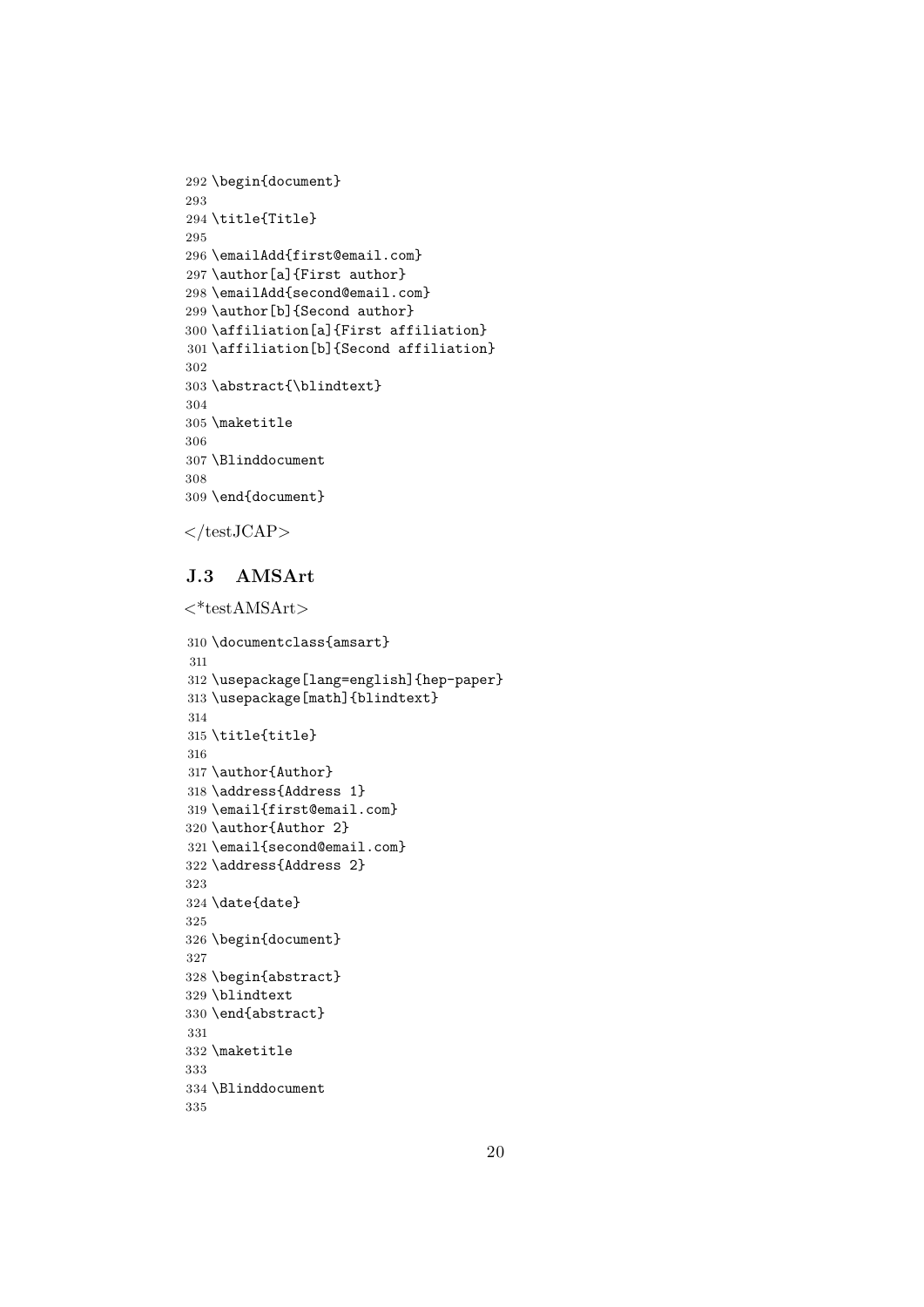\end{document}

 $\langle$ testAMSArt $>$ 

#### <span id="page-20-0"></span>**J.4 Beamer**

 $\langle$ \*testBeamer $\rangle$ 

```
337 \documentclass{beamer}
338
339 \usepackage[lang=english]{hep-paper}
340 \usepackage[math]{blindtext}
341
342 \title{Title}
343 \subtitle{Subtitle}
344 \author{Author}
345 \institute{Institute}
346 \date{Event}
347
348 \begin{document}
349
350 \frame{\titlepage}
351
352 \begin{frame}{Frame title}
353 \blindtext
354 \end{frame}
355
356 \end{document}
```
 $\langle$ testBeamer>

# <span id="page-20-1"></span>**J.5 PoS**

```
\langle*testPoS>357 \documentclass{PoS}
358
359 \usepackage[lang=english,title=false]{hep-paper}
360 \usepackage[math]{blindtext}
361
362 \title{Title}
363
364 \author{First author \thanks{first@email.com}}
365 \author{
366 \speaker{Second author is speaker}\\
367 First affiliation\\
368 E-mail: \email{second@email.com}
369 }
370 \author{Third author \thanks{\email{third@email.com}}\\Second affiliation}
371 \author{Fourth author\\Third affiliation}
372 \FullConference{Full conference}
```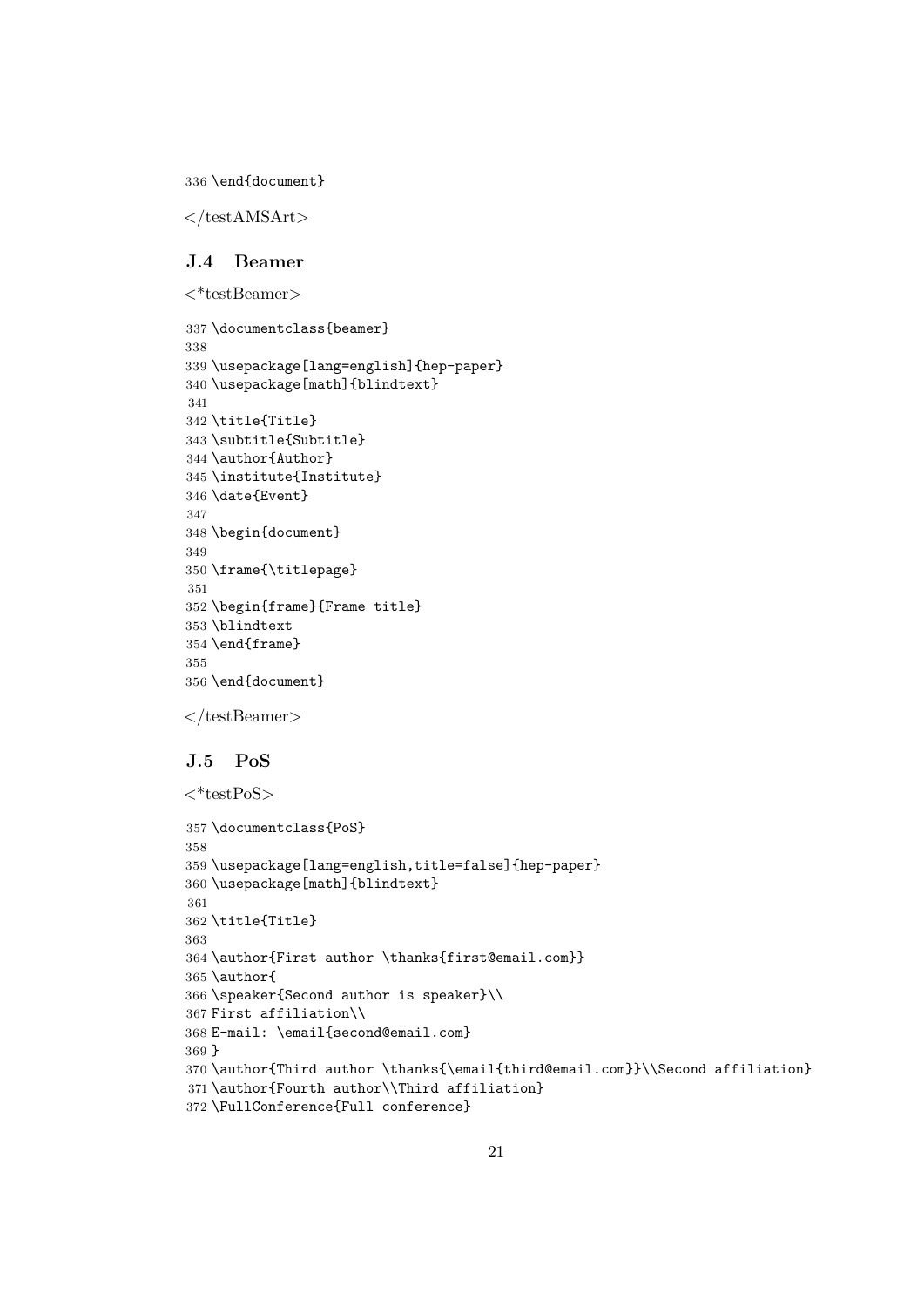```
373 \ShortTitle{Short title}
374
375 \begin{abstract}
376 \blindtext
377 \end{abstract}
378
379 \begin{document}
380
381 \Blinddocument
382
383 \end{document}
```
 $\langle$ /testPoS $>$ 

#### <span id="page-21-0"></span>**J.6 RevTeX**

```
\langle * \text{testRevTeV} \rangle384 \documentclass[
385 aps,
386 prl,
387 reprint,
388 nofootinbib,
389 nobibnotes,
390 superscriptaddress,
391 preprintnumbers,
392 ]{revtex4-2}
393
394 \usepackage{hep-paper}
395 \usepackage[math]{blindtext}
396
397 \begin{document}
398
399 \title{Title}
400
401 \author{First author}
402 \email[E-mail me at: ]{first@email.com}
403 \affiliation{First affiliation}
404 \author{Second author}
405 \email{second@email.com}
406 \affiliation{Second affiliation}
407 \affiliation{Third affiliation}
408 \author{Third author}
409 \affiliation{Fourth affiliation}
410
411 \begin{abstract}
412 \blindtext
413 \end{abstract}
414
415 \maketitle
416
```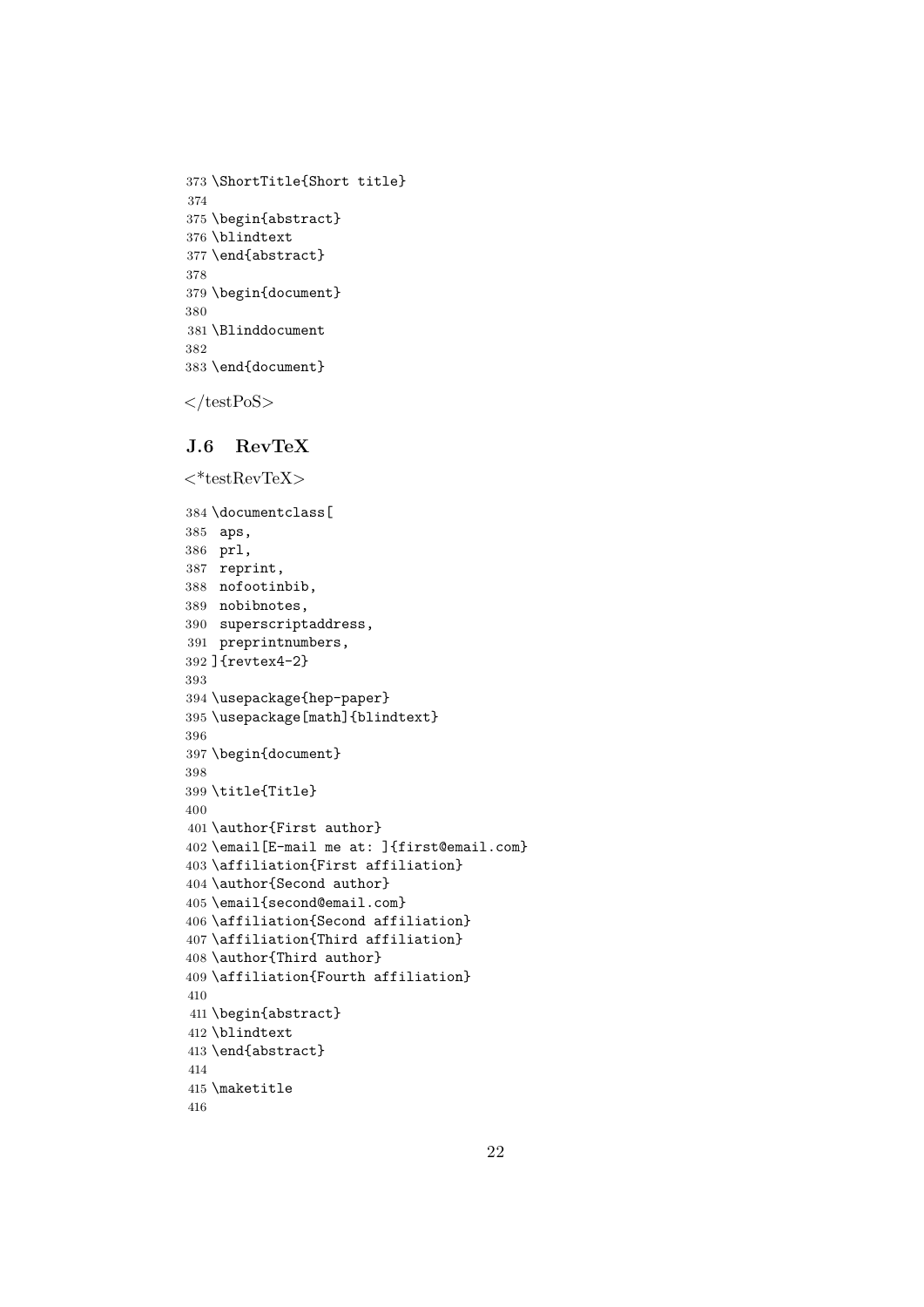```
417 \Blinddocument
418
419 \end{document}
```
 $\langle$ testRevTeX $>$ 

# <span id="page-22-0"></span>**J.7 Springer**

```
\langle*testSpringer\rangle
```

```
420 \documentclass[twocolumn,epjc3]{svjour3}
421
422 \usepackage[lang=english]{hep-paper}
423 \usepackage[math]{blindtext}
424
425 \journalname{Journal name}
426
427 \title{Title\thanksref{title}}
428
429 \titlerunning{Short title}
430
431 \subtitle{Subtitle}
432
433 \thankstext{title}{Title thanks}
434
435 \authorrunning{Short form of author list}
436
437 \thankstext{email1}{e-mail: first@email.com}
438 \thankstext{email2}{e-mail: second@email.com}
439
440 \institute{
441 First address \label{address1} \and
442 Second address \label{address2} \and
443 \emph{Present Address:} if needed\label{address3}
444 }
445
446 \date{Received: date / Accepted: date}
447
448 \begin{document}
449
450 \author{
451 First Author\thanksref{email1,address1} \and
452 Second Author\thanksref{email2,address2,address3}
453 }
454
455 \maketitle
456
457 \begin{abstract}
458 \blindtext
459 \end{abstract}
460
```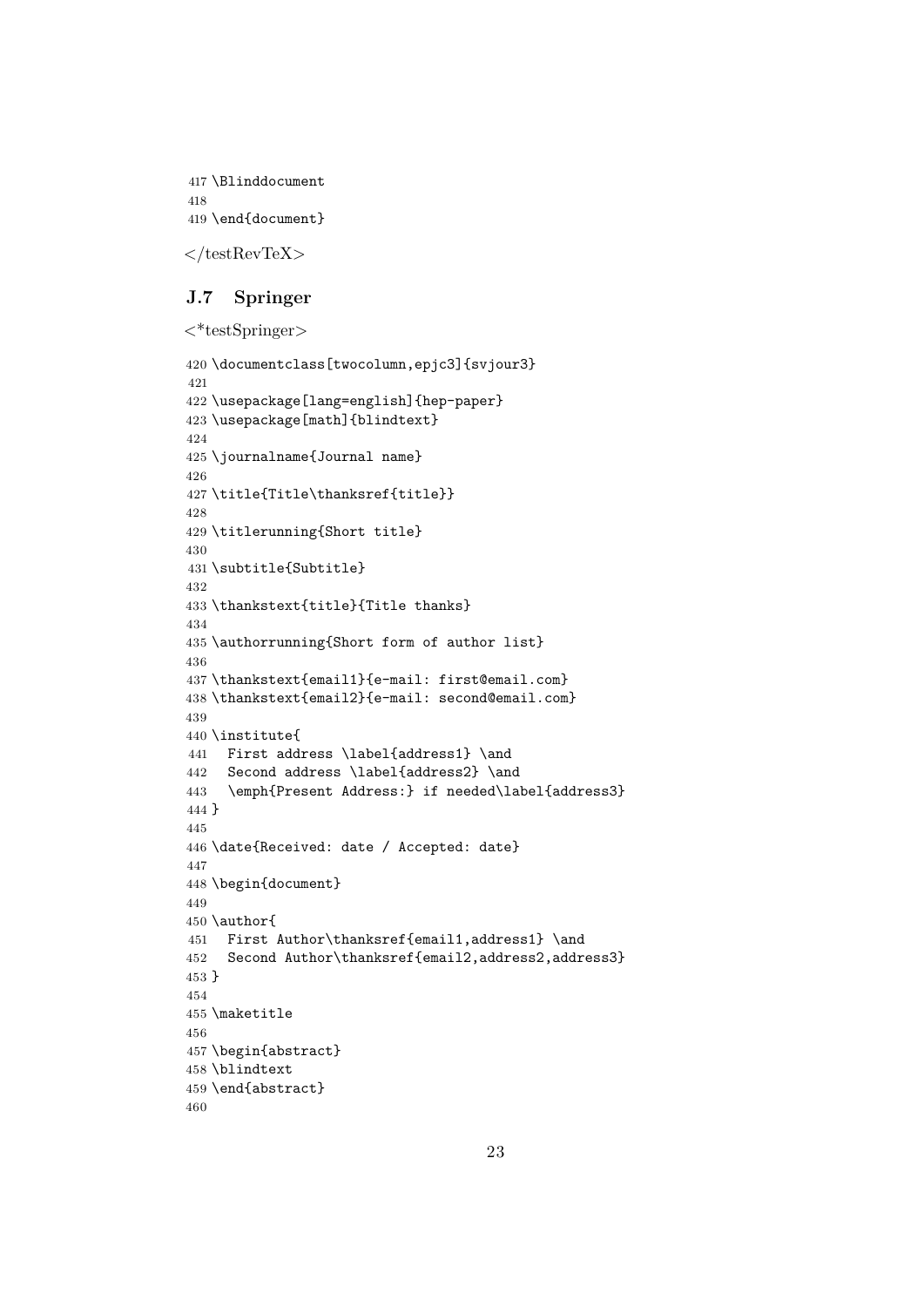```
461 \Blinddocument
462
463 \end{document}
```
 $\langle$ testSpringer>

# <span id="page-23-0"></span>**K Readme**

```
<*readme>
```

```
464 # The 'hep-paper' package
465
466 A 'LaTeX' package for publications in High Energy Physics.
467
468 ## Introduction
469
470 The 'hep-paper' package aims to provide a single style file containing most configurations
471 Instead of reinventing the wheel by introducing newly created macros 'hep-paper' prefera
472
473 For usual publications it is enough to load additionally to the 'article' class without
474
475 \documentclass{article}
476 \usepackage{hep-paper}
477
478 ## Author
479
480 Jan Hajer
481
482 ## License
483
484 This file may be distributed and/or modified under the conditions of the 'LaTeX' Project
485 The latest version of this license is in 'http://www.latex-project.org/lppl.txt' and ver
```

```
\langlereadme\rangle
```
# **References**

- <span id="page-23-1"></span>[\[1\]](#page-2-6) J. Hajer. 'The hep-paper package: Publications in high energy physics' (2019). CTAN: [hep-paper](https://ctan.org/pkg/hep-paper). DOI: [10.5281/zenodo.3606436](https://doi.org/10.5281/zenodo.3606436). GitHub: [janhajer/hep](https://github.com/janhajer/hep-paper)[paper](https://github.com/janhajer/hep-paper).
- <span id="page-23-2"></span>[\[2\]](#page-2-6) D. Carlisle and H. Umeki. 'The geometry package: Flexible and complete interface to document dimensions' (1996). CTAN: [geometry](https://ctan.org/pkg/geometry). GitHub: [davidcarlisle/](https://github.com/davidcarlisle/geometry) [geometry](https://github.com/davidcarlisle/geometry).
- <span id="page-23-3"></span>[\[3\]](#page-2-6) J. Hajer. 'The hep-font package: Latin modern extended by computer modern'  $(2021)$ . CTAN: [hep-font](https://ctan.org/pkg/hep-font). DOI: [10.5281/zenodo.3606436](https://doi.org/10.5281/zenodo.3606436). GitHub: [janhajer/](https://github.com/janhajer/hep-paper) [hep-paper](https://github.com/janhajer/hep-paper).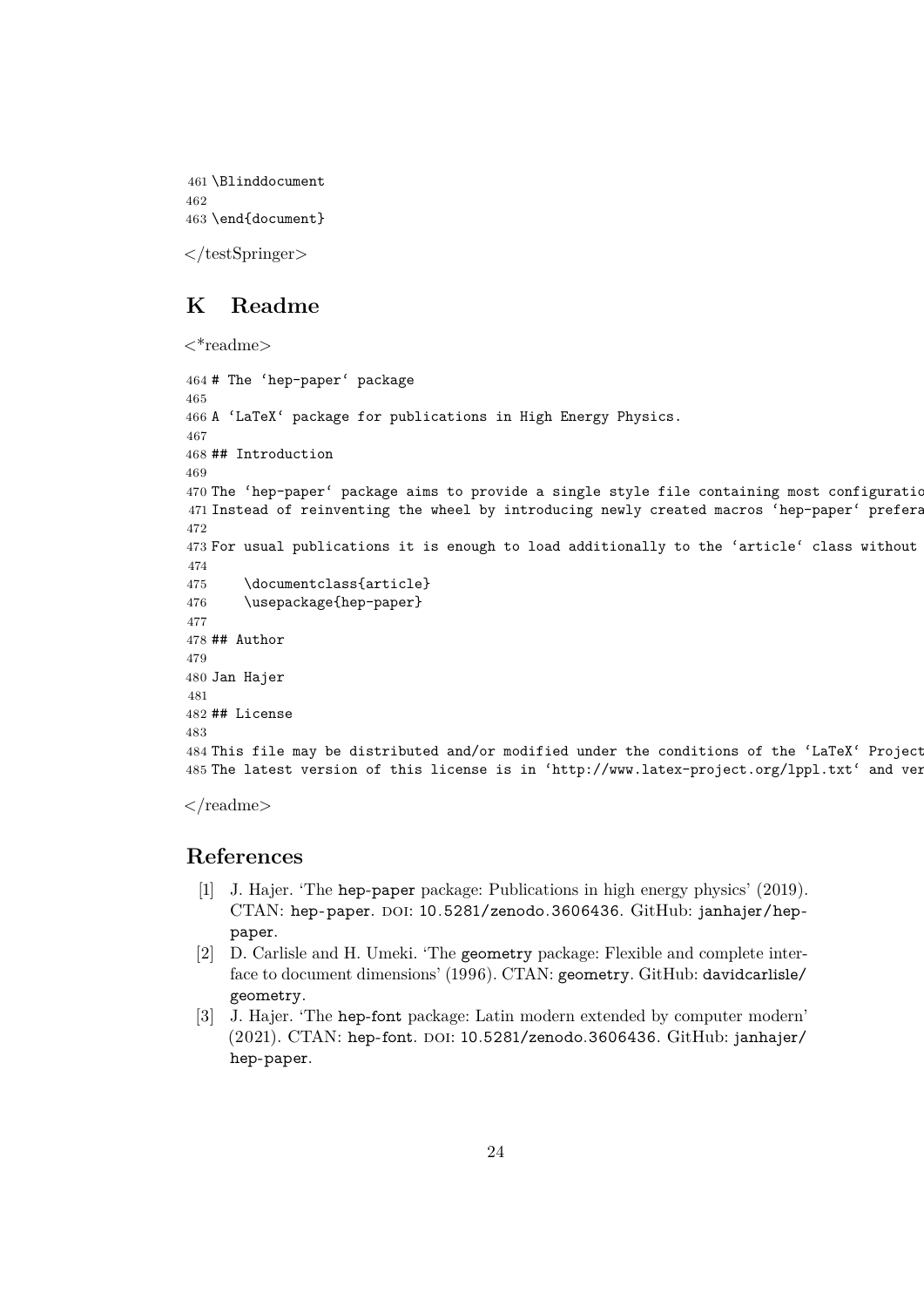- <span id="page-24-0"></span>[\[4\]](#page-2-6) *LATEX3 Project*. 'Hypertext marks in LATEX: a manual for hyperref: Extensive support for hypertext in LAT<sub>E</sub>X' (1995). CTAN: [hyperref](https://ctan.org/pkg/hyperref). GitHub: [latex3/](https://github.com/latex3/hyperref) [hyperref](https://github.com/latex3/hyperref).
- <span id="page-24-1"></span>[\[5\]](#page-2-6) R. Fairbairns, F. Mittelbach, and H. Partl. 'The parskip package: Layout with zero \parindent, non-zero \parskip' (1989). CTAN: [parskip](https://ctan.org/pkg/parskip). GitHub: [FrankMittelbach/fmitex](https://github.com/FrankMittelbach/fmitex).
- <span id="page-24-2"></span>[\[6\]](#page-2-6) J. Hajer. 'The hep-math-font package: Extended Greek and sans serif math' (2021). CTAN: hep-math-font. DOI: 10.5281/zenodo.3606436. GitHub: [janhajer/hep-paper](https://github.com/janhajer/hep-paper).
- <span id="page-24-3"></span>[\[7\]](#page-2-6) J. Hajer. 'The hep-bibliography package: Bibliographies for high energy physics'  $(2021)$ . CTAN: [hep-bibliography](https://ctan.org/pkg/hep-bibliography). DOI: [10.5281/zenodo.3606436](https://doi.org/10.5281/zenodo.3606436). GitHub: [janhajer/hep-paper](https://github.com/janhajer/hep-paper).
- <span id="page-24-4"></span>[\[8\]](#page-3-4) J. Hajer. 'The hep-acronym package: An acronym extension for glossaries'  $(2021)$ . CTAN: [hep - acronyms](https://ctan.org/pkg/hep-acronyms). DOI: 10.5281 [/ zenodo .](https://doi.org/10.5281/zenodo.3606436) 3606436. GitHub: [janhajer/hep-paper](https://github.com/janhajer/hep-paper).
- <span id="page-24-5"></span>[\[9\]](#page-3-4) T. Cubitt. 'The cleveref package: Intelligent cross-referencing' (2006). CTAN: [cleveref](https://ctan.org/pkg/cleveref). URL: [dr-qubit.org/cleveref](http://dr-qubit.org/cleveref).
- <span id="page-24-6"></span>[\[10\]](#page-3-4) T. Tantau, J. Wright, and V. Miletić. 'The beamer class: A L<sup>AT</sup>FX class for producing presentations and slides' (2003). CTAN: [beamer](https://ctan.org/pkg/beamer). GitHub: [josephwright/beamer](https://github.com/josephwright/beamer).
- <span id="page-24-7"></span>[\[11\]](#page-3-4) *SISSA Medialab*. 'The JHEP package' (1997). URL: [jhep.sissa.it/jhep/help/](https://jhep.sissa.it/jhep/help/JHEP_TeXclass.jsp) JHEP TeXclass.jsp.
- <span id="page-24-8"></span>[\[12\]](#page-3-4) *SISSA Medialab*. 'The JCAP package' (2002). url: [jcap.sissa.it/jcap/help/](https://jcap.sissa.it/jcap/help/JCAP_TeXclass.jsp) [JCAP\\_TeXclass.jsp](https://jcap.sissa.it/jcap/help/JCAP_TeXclass.jsp).
- <span id="page-24-9"></span>[\[13\]](#page-3-4) *American Physical Society*. 'The REVT<sub>E</sub>X class: Styles for various Physics Journals' (1999). CTAN: [revtex](https://ctan.org/pkg/revtex). URL: [journals.aps.org/revtex](https://journals.aps.org/revtex).
- <span id="page-24-10"></span>[\[14\]](#page-3-4) *Springer Verlag*. 'The svjour package: Macros for Springer journals' (1997). CTAN: [springer](https://ctan.org/pkg/springer).
- <span id="page-24-11"></span>[\[15\]](#page-3-4) J. Hajer. 'The hep-title package: Extensions for the title page' (2021). CTAN: [hep-title](https://ctan.org/pkg/hep-title). DOI: [10.5281/zenodo.3606436](https://doi.org/10.5281/zenodo.3606436). GitHub: [janhajer/hep-paper](https://github.com/janhajer/hep-paper).
- <span id="page-24-12"></span>[\[16\]](#page-5-2) J. Hajer. 'The hep-math package: Extended math macros' (2021). CTAN: [hep-math](https://ctan.org/pkg/hep-math). DOI: [10.5281/zenodo.3606436](https://doi.org/10.5281/zenodo.3606436). GitHub: [janhajer/hep-paper](https://github.com/janhajer/hep-paper).
- <span id="page-24-13"></span>[\[17\]](#page-6-3) J. Hajer. 'The hep-float package: Convenience package for float placement'  $(2021)$ . CTAN: [hep-float](https://ctan.org/pkg/hep-float). DOI: [10.5281/zenodo.3606436](https://doi.org/10.5281/zenodo.3606436). GitHub: [janhajer/](https://github.com/janhajer/hep-paper) [hep-paper](https://github.com/janhajer/hep-paper).
- <span id="page-24-14"></span>[\[18\]](#page-6-3) P. Lehman, J. Wright, A. Boruvka, and P. Kime. 'The biblatex Package: Sophisticated Bibliographies in LAT<sub>E</sub>X' (2006). CTAN: [biblatex](https://ctan.org/pkg/biblatex). GitHub: [plk/](https://github.com/plk/biblatex) [biblatex](https://github.com/plk/biblatex).
- <span id="page-24-15"></span>[\[19\]](#page-6-3) F. Charette and P. Kime. 'biber: Backend processor for BibLAT<sub>F</sub>X' (2009). GitHub: [plk/biber](https://github.com/plk/biber). sourceforge: <biblatex-biber>.
- <span id="page-24-16"></span>[\[20\]](#page-6-3) *arXiv Team*. 'arXiv: free distribution service and an open archive for scholarly articles' (1991). URL: [arxiv.org](https://arxiv.org).
- <span id="page-24-17"></span>[\[21\]](#page-7-0) D. Sutherland. 'arxiv-collector: A little Python script to collect LATEX sources for upload to the arXiv' (2018). GitHub: [dougalsutherland/arxiv-collector](https://github.com/dougalsutherland/arxiv-collector).